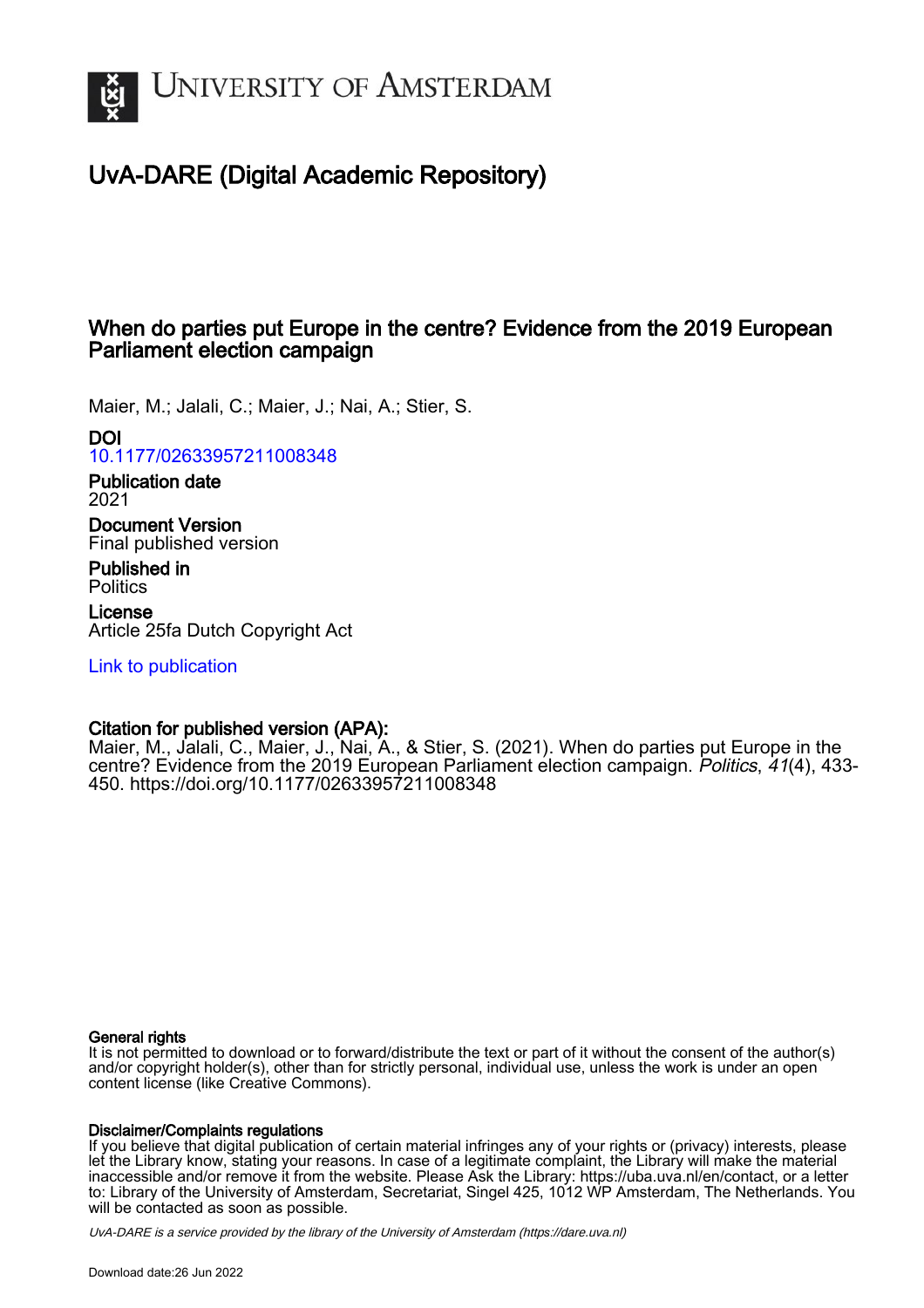politics

**When do parties put Europe in the centre? Evidence from the 2019 European Parliament election campaign**

DOI: 10.1177/02633957211008348 **Politics** 2021, Vol. 41(4) 433–450 © The Author(s) 2021 Article reuse guidelines: [sagepub.com/journals-permissions](https://uk.sagepub.com/en-gb/journals-permissions) [journals.sagepub.com/home/pol](https://journals.sagepub.com/home/pol)



**Michaela Maier\*** University of Koblenz-Landau, Germany

**Carlos Jalali\*** University of Aveiro, Portugal

**Jürgen Maier\*** University of Koblenz-Landau, Germany

**Alessandro Nai** University of Amsterdam, Netherlands

**Sebastian Stier** GESIS – Leibniz Institute for the Social Sciences, Germany

#### **Abstract**

European elections have been described as second-order phenomena for voters, the media, but also parties. Yet, since 2009, there exists evidence that not only voters, but also political parties assign increasing significance to European elections. While initially 'issue entrepreneurs' were held responsible for this development, the latest campaigns have raised the question of whether mainstream parties are finally also campaigning on European issues. In this article, we examine European Union (EU) salience in the 2019 European Parliament (EP) campaigns of government and opposition parties and the predictors of their strategic behaviours. We test the relevance of factors derived from the selective emphasis and the co-orientation approach within an integrated model of strategic campaign communication based on expert evaluations of 191 parties in 28 EU member states. Results show that the traditional expectation that government parties silence EU issues does not hold anymore; instead, the average EU salience of government and opposition parties is similar on the national level. The strongest predictors for a party's decision to campaign

\*Equal contributions.

**Corresponding author:** Michaela Maier, Department of Communication Psychology, University of Koblenz-Landau, Fortstr. 7, 76829 Landau, Germany. Email: [mmaier@uni-landau.de](mailto:mmaier@uni-landau.de)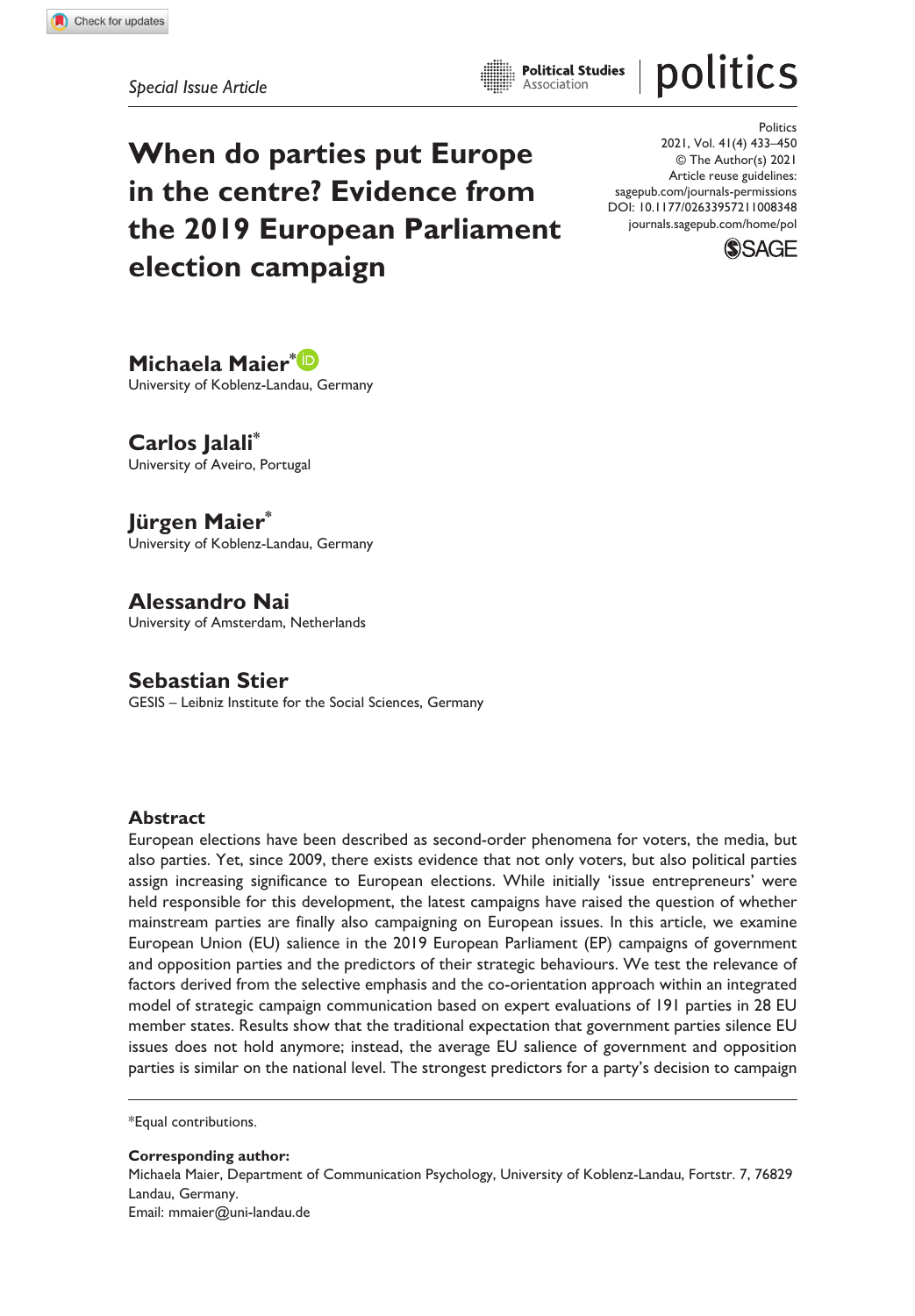on EU issues are the co-orientation towards the campaign agendas of competing parties, and party's EU position.

#### **Keywords**

co-orientation, European election campaigns, expert survey, integrated model, party communication

Received: 29th May 2020; Revised version received: 7th January 2021; Accepted: 16th March 2021

## **Introduction**

Competition lies at the heart of democratic elections. Normative conceptions tend to posit democratic electoral competition as being centred on rival substantive policy platforms, on which parties and/or candidates campaign, and from which voters choose depending on their positions on different issues. We can thus speak of a democratic political market, where parties supply the policies from which citizens choose (Schmidt, 1996). Yet this market is also potentially liable to inefficiencies. Parties can choose to underplay, or even silence, certain issues from their campaigns.

In this article, we assess the factors that account for a greater silencing or incorporation of issues in campaigns. We do so by examining the specific case of European Union (EU) issues in the 2019 European Parliament (EP) elections, seeking to answer the following overall research question: What factors led parties to emphasise (or downplay) EU issues from their EP election campaigns?

EP elections provide a particularly interesting setting in which to explore what drives the greater or lesser inclusion of issues in political campaigns for two interrelated reasons. The first is an empirical one. EP elections have long been described as the archetypal 'second-order national election', with campaigns dominated by national rather than European issues. However, studies on more recent EP elections suggest, at the very least, a waning of this 'second-order' nature. This begs the question of whether this trend continued in the 2019 EP election; and, to the extent that it did, what drove it and what explains variations. The second is a normative one. As the only direct election for EU institutions, EP elections provide a singular context for citizens and parties to engage in EU matters. As such, its campaigns should relate to European issues, so that the resulting parliament can provide an identifiable and robust link 'connecting European policies to the electorate in a chain of political accountability' (Scharpf, 2006: 18). If campaigns downplay EU issues, then the quality of EU democracy is weakened.

Overall, then, this article seeks to explain what led parties to put Europe more on the agenda in their EP election campaigns. We do so by assessing the campaign strategies of 191 parties across all 28 EU member states based on the 2019 European Parliament Election Expert Survey (EPEES\_19) dataset. We analyse which factors drove parties to bring up EU issues in their 2019 EP election campaigns, and which factors hindered them from doing so, using an integrated model of strategic campaign communication, building on the selective emphasis and the co-orientation approaches. This article thus contributes to existing knowledge by theoretically integrating and then simultaneously testing predictors from both approaches, that have emerged as important in earlier studies, and doing so for all 28 EU member states, enabling a more reliable assessment of their relevance and impact.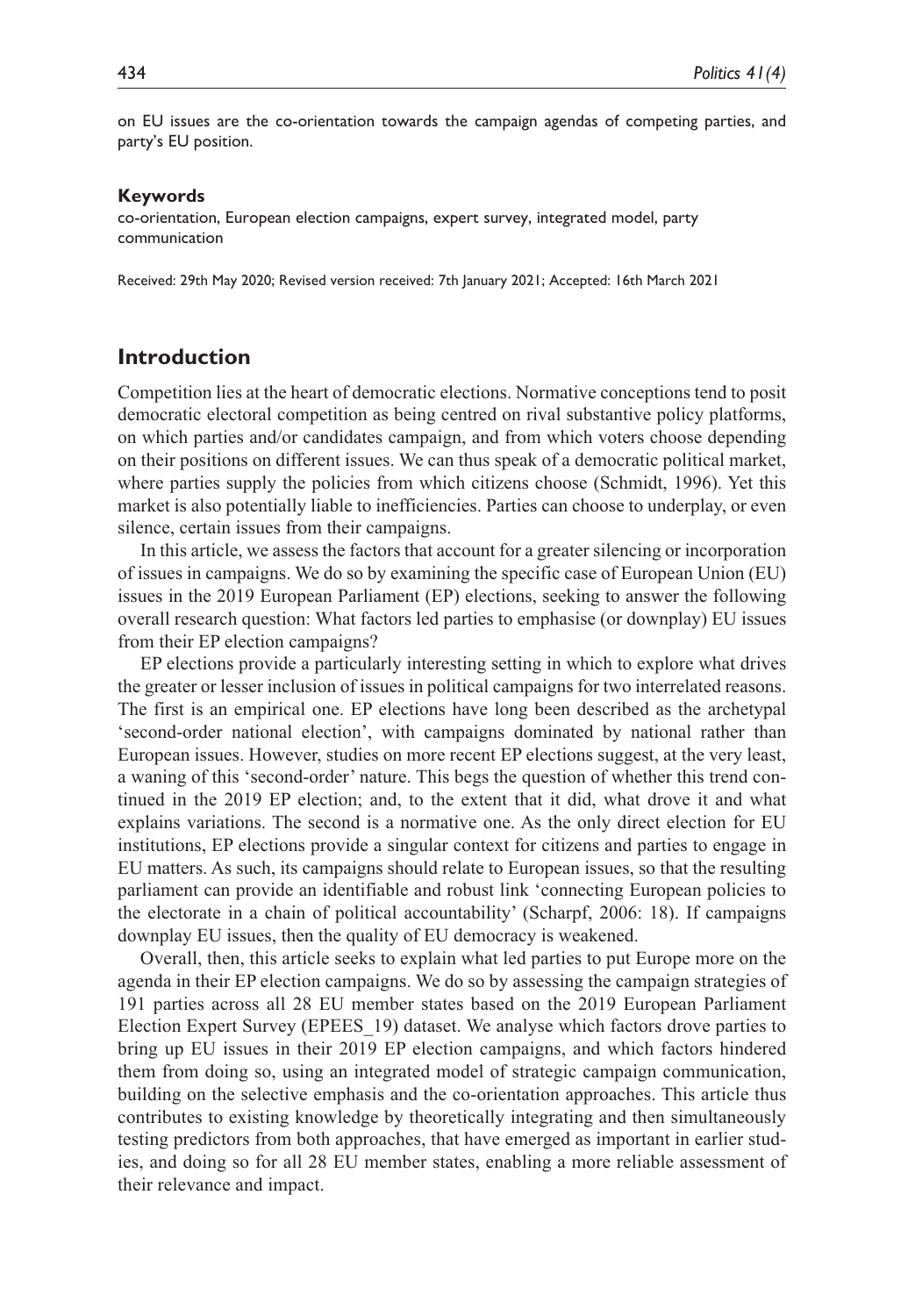#### **Campaigning on Europe in EP elections**

For about 30years, European election campaigns have been characterised as secondorder elections (Reif and Schmitt, 1980), meaning that not European issues but national topics have shaped the campaign agendas (e.g. De Vreese, 2009; Hoeglinger, 2016; Petithomme, 2012). It was especially the mainstream parties (De Vries and Hobolt, 2020), which dominated electoral competition and government formation, that seemingly had little interest in giving salience to EU issues. For the most part, these parties' views converged on EU issues, and bringing the EU to the fore risked generating internal divisions and critical reactions of their voters and coalition partners, which made them prefer a strategy of issue avoidance with regard to the EU (De Vries and Hobolt, 2020). Moreover, the EU was also not easily subsumed under the left–right dimension of party competition (De Vries and Hobolt, 2020; Hooghe and Marks, 2009; Van der Eijk and Franklin, 2004).

Yet, evidence suggests that voters have developed significant interest in European issues since the 1990s (e.g. Hooghe and Marks, 2009), with the mismatch between voters' evolving interest in European issues and mainstream parties' still missing supply generating opportunities for issue entrepreneurship (De Vries and Hobolt, 2012, 2020). Typically, challenger parties which were hitherto excluded from government, acted as political entrepreneurs and positioned themselves regarding EU issues, on the one side, strategically building their own reputation and on the other driving a 'wedge' (Van de Wardt et al., 2014) within mainstream parties and between coalitions (De Vries and Hobolt, 2012, 2020; see also Ehin and Talving, 2021; Hobolt and De Vries, 2015; Van de Wardt et al., 2014). Thus, in addition to the question of how stable such strategic campaign behaviour would be on side of the challenger parties, a further open question was whether this would also force mainstream parties to incorporate EU issues in their campaigns (Meguid, 2008).

Within this backdrop, this article examines what drove a more European focus, as opposed to a more national or regional one, in parties' 2019 EP election campaigns. It does so by testing predictors drawn from two central strands in the literature on the inclusion of issues in party platforms: the selective emphasis approach, stemming from Budge and Farlie's (1983) research; and the co-orientation approach, drawing on the work of Steenbergen and Scott (2004). We combine predictors from these two approaches in an integrated model of strategic campaign communication, allowing for a more rigorous simultaneous assessment of a number of predictors that previous literature has found to be relevant.

How do we build on these two approaches? The *selective emphasis approach* assumes that parties tend to campaign on issues that are favourable to them, which the party is more associated to or perceived as more competent on compared with competing parties (Hayes, 2008; Petrocik, 1996; Walgrave et al., 2012). Conversely, this entails parties avoiding issues that are likely to cause problems, not least those that generate intra-party divisions (De Vries and Hobolt, 2020). As such, a reasonable expectation is that, ceteris paribus, the more parties are divided on an issue, the more they will seek to avoid it, an aspect central in our theoretical model.

At the same time, the ability to avoid internally divisive issues is also potentially dependent on the strength of the party leadership, with stronger leaders in a better position to muffle these internal cross-cutting issues than their weaker counterparts (Parsons and Weber, 2011). The combination of these two elements also suggests that the ability of strong leaders to muffle such issues is also contingent on the depth and strength of internal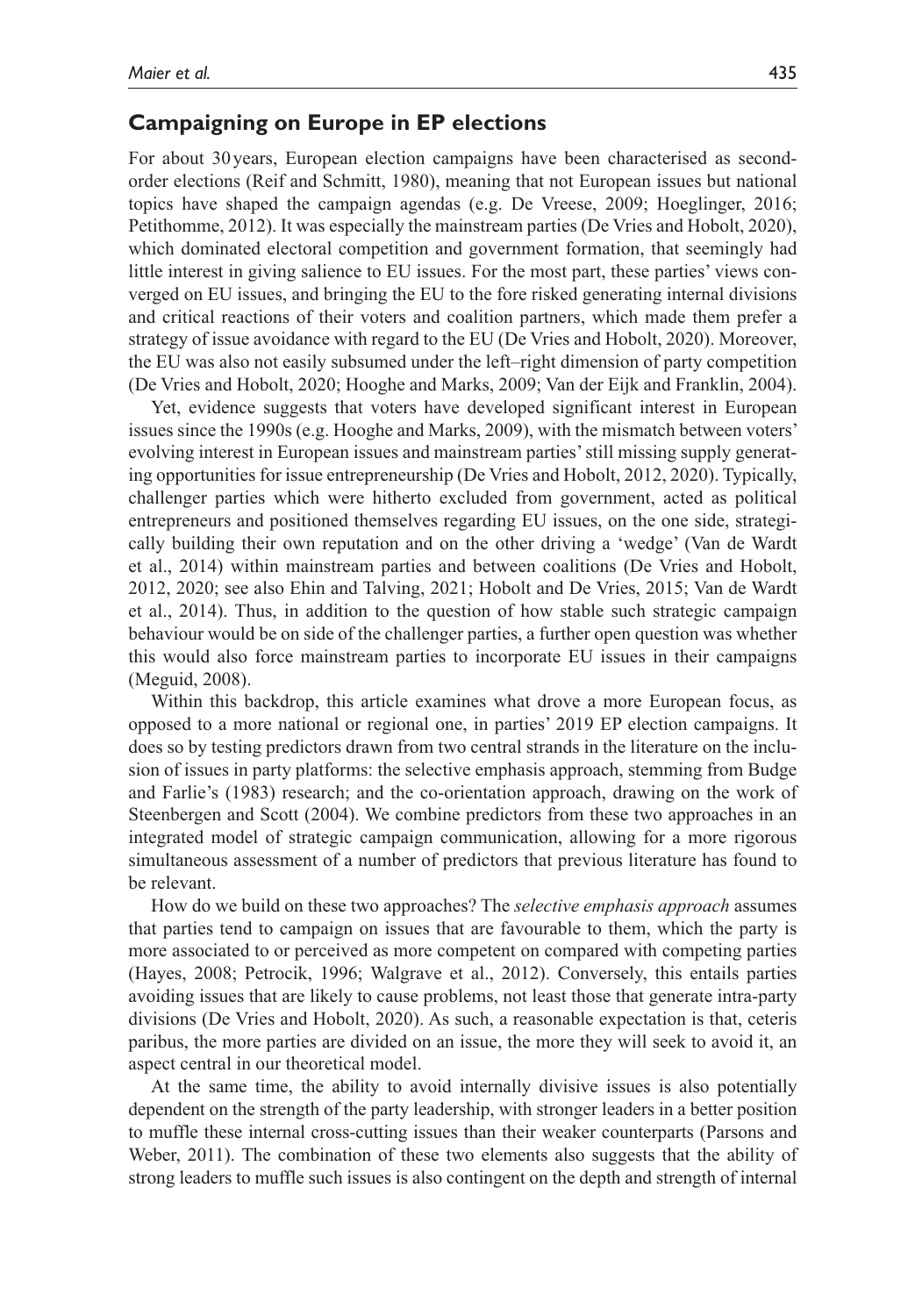divisions. Likewise, the ability to stifle emerging divisive issues may well depend on their timing. The proximity of elections raises the stakes for contesting these internal battles (Parsons and Weber, 2011). More powerful party leaders will be better placed to muffle internal divisions as elections approach, while their weaker counterparts will not (Parsons and Weber, 2011). Finally, we consider how issue avoidance is also likely to be contingent on public opinion. As Steenbergen and Scott (2004: 168) posit, parties will have an incentive to avoid (or 'de-emphasize') issues on which their position is less congruent with the national public opinion, and, conversely, to emphasise those on which their position 'is close to that of the electorate'.

While the above approach suggests little interaction between parties, as the campaign of each one derives from its own positions and internal dynamics, the *co-orientation approach* proposes that parties' platforms are responsive to the wider issue agenda (Steenbergen and Scott, 2004). This gives rise to the notion of a 'party-system agenda', that is, the issue agenda that is the result of interparty interaction (Green-Pedersen and Mortensen, 2010). However, parties are not simply passive takers of this party-system agenda. Rather, they also seek to set it in their favour. The expectation here is that opposition parties are better positioned to be agenda-setters, while governing ones are obliged to be more responsive to the party-system agenda (Green-Pedersen and Mortensen, 2010). The latter are weighed down by their time in office: their record inevitably enters the party-system agenda and requires defending; opposition parties, on the other hand, have greater leeway in choosing which issues to emphasise (Green-Pedersen and Mortensen 2010: 262–263). Our integrated model reflects these dimensions also.

It is within this theoretical framework that we examine the 2019 EP elections and the extent to which European issues as opposed to national and regional ones were included and avoided in the campaigns, drawing on predictors that reflect the above intra- and inter-party considerations. In the next two subsections, we outline the specific hypotheses and ancillary research questions for the article.

#### *Hypotheses*

The first hypothesis concerns the campaign's European versus national or regional focus. As mentioned above, EP elections have for a long time been seen as second-order national elections, not least as parties eschewed European issues in their campaigns (Kriesi et al., 2012; Reif and Schmitt, 1980 as well as references cited above). Yet, as was also noted, this pattern does not necessarily remain unchanged over time. Political entrepreneurs, usually in the shape of challenger parties, have capitalised on gaps between supply and demand regarding issues (De Vries and Hobolt, 2012, 2020). As they do so, they potentially force mainstream parties to increasingly incorporate issues that they hitherto avoided in their campaigns. This theoretical expectation is all the stronger with issues that have traction among voters, as is seemingly the case for the EU. As De Vries and Hobolt (2020) note, external events (such as the Eurozone and refugee crises) can make an issue (such as European integration) so salient that it becomes unavoidable even for mainstream parties.

All this points to the possibility that the second-order model no longer applies in terms of party campaigns. This theoretical expectation is backed up by recent empirical analyses. Based on an analysis of parties' TV campaign spots and posters in 11 countries, Adam and Maier (2016) found evidence that not only challenger parties, but also established parties, both in government and opposition, campaigned on EU (besides national) issues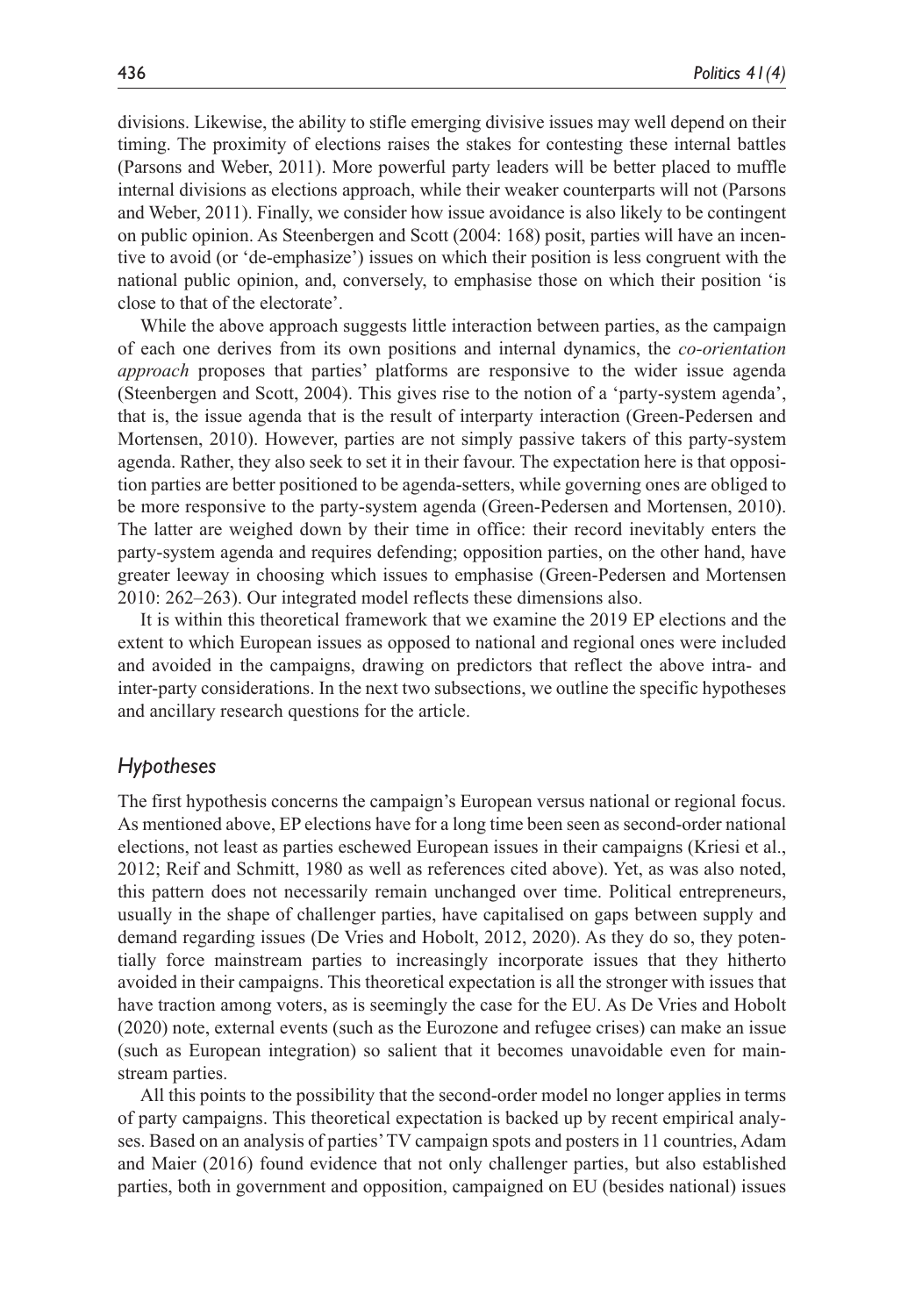in the 2009 EP election – with little difference between the two. This finding was supported by results from a content analysis of party press releases in the context of the 2014 EP election in seven European countries (Adam et al., 2016; Eugster et al., 2020 also see Lindblad, 2019), showing that, overall, the campaigns of established and especially governing parties did not shy away from EU issues any longer, in fact referring to them as often as challenger parties.

Based on this theoretical expectation and the evidence from the last two European elections – as well as the political situation in the run-up to the 2019 EP elections, with a still smouldering refugee emergency, the fresh memory of the Eurozone bailouts and 'the EU's crisis decade' (Luo, 2020) seemingly making EU issues more salient – we abandon the traditional second-order assumption with regard to government parties' campaign strategies. Instead, we assume that parties in government no longer necessarily avoid European issues in their campaigns and, that in 2019, they had to position themselves on EU issues as did their counterparts in opposition.<sup>1</sup> We, therefore, hypothesise:

H1: In 2019, EU salience was similar in the EP election campaigns of parties that were in government and opposition.

At the same time, EU salience substantially differs between parties and across countries (e.g. Adam and Maier, 2016; Braun and Schwarzbözl, 2019; Eugster et al., 2020; Hutter and Kriesi, 2019). We thus assess a set of factors that potentially facilitate or inhibit parties from raising EU-related discussions in their EP election campaigns, drawing on the selective emphasis and co-orientation approaches.

With regard to the former, and as mentioned above, one factor that is relevant is a party's internal cohesion with regard to European integration. It has been shown that parties which are internally divided regarding EU matters are less likely to put EU issues on their campaign agendas (Hobolt and De Vries, 2015; Van de Wardt et al., 2014). This has also been clearly supported by findings from the 2009 and 2014 campaign studies (with a limited number of countries included) regardless of the party type (Adam et al., 2016; Adam and Maier, 2016; Eugster et al., 2020). We, therefore, also suppose the following for the 2019 EP election:

H2: If a party is internally divided on questions of European integration, the probability decreases that the party will put EU issues on its agenda.

Also related to the selective emphasis approach is the distance between the position a party takes on an issue and the position of the median or mean voter. As Steenbergen and Scott (2004: 168) postulate, a party is motivated to avoid issues when the party's position is not congruent with the national public opinion to 'maximise electoral success'; and, conversely, to emphasise issues when its own position is close to that of voters. Their assumption is supported by an analysis of expert ratings of parties' EU salience between 1984 and 1996 and also partially (i.e. only for established parties) confirmed for the 2014 EP elections (Eugster et al., 2020). In line with this argument and these findings, we posit that:

H3: Congruence between a party's EU position and public opinion on EU integration will increase EU salience in the party's campaign.

As noted in the previous section, in this article, we assess the integrated model of strategic campaign communication, combining elements of the *selective emphasis* and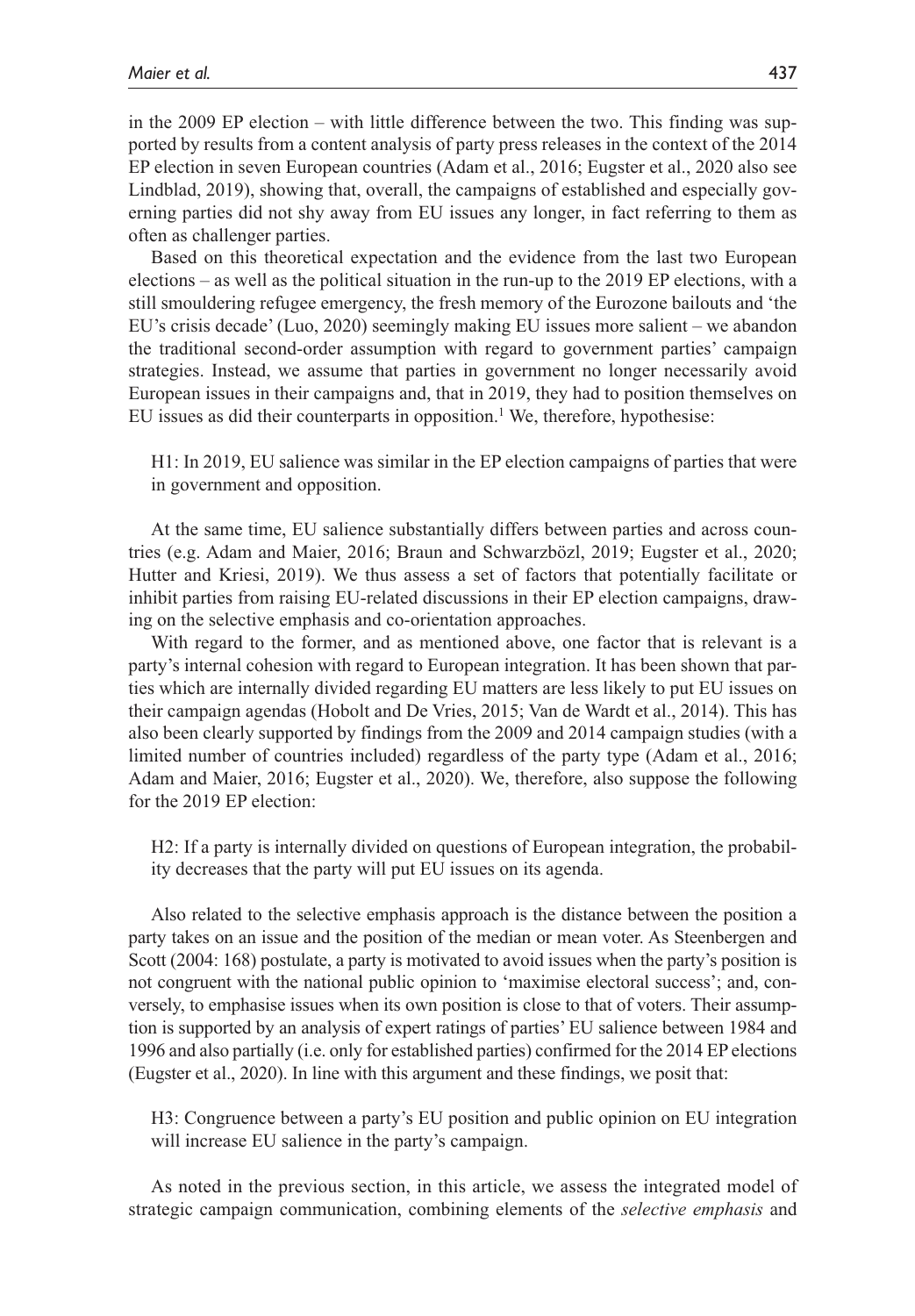*co-orientation* approaches. The latter posits that parties' campaign platforms are responsive to the broader issue agenda because no single party has monopolistic agenda control (Adam and Maier, 2016; Eugster et al., 2020; Steenbergen and Scott, 2004; Vliegenthart et al., 2011). This means that, in their strategic decision of which issues to address in their campaigns, in addition to party-internal and voter-oriented considerations, parties also have to take into account how the competing parties position themselves.

In this vein, the finding that governing parties no longer seem to silence EU issues in their EP campaigns has been interpreted as their reaction to challengers' entrepreneurial strategies in this field. Evidence for such co-orientation of governing parties was found in the context of the 2009 EP election campaigns (Adam and Maier, 2016), and is also supported by Eugster et al. (2020) for 2014. These analyses showed that the more often opposition parties used specific EU scopes in their campaigns, the higher was the probability that all other parties, including government parties, did so as well. In contrast, EU salience in government parties' campaigns had only a marginal positive effect on all other parties' likelihood to also mention the EU. The authors interpreted this effect as evidence for the stronger independence of opposition – and especially challenger – parties from the issue agenda set by government parties (Eugster et al., 2020). In accordance with these results, we expect the following:

H4a: The more salient EU issues are in the campaigns of a country's opposition parties, the higher the probability that government parties will also campaign on European issues.

H4b: Salience of EU issues in the campaigns of opposition parties will be independent from government parties' campaign agendas.

#### *Ancillary research questions*

Beyond the predictors outlined in the above hypotheses, we noted three additional factors related to the selective emphasis approach in the theoretical overview outlined above: first, strength of party leadership; second, its interaction with internal party cohesion; and third, its interaction with the timing of elections. For these predictors, we derive three ancillary research questions. We opt for this format rather than formulating hypotheses because the recent literature points to mixed results, thus making it difficult to make a clear prediction in terms of hypotheses.

As mentioned above, strength of leadership (SOL) is a factor that potentially impacts on the incorporation or omission of internally divisive issues, such as the EU, in party campaigns. Here, the assumption is that parties generally have some degree of internal disunity on particular issues. According to Parsons and Weber (2011), in this situation, a strong party leader should be able to muffle internal dissent and prevent these internal divisions from emerging during a campaign. Conversely, a weak leadership is less able to contain these internal divisions, and thus the cross-cutting issues are more likely to surface on the party's policy platform (see Parsons and Weber, 2011). European integration constitutes an almost archetypal internally divisive issue (De Vries and Hobolt, 2020) and indeed is the issue that Parsons and Weber (2011) consider in their empirical analysis. At the same time, the ability to muffle an issue is likely to interact with the depth of internal divisions it generates. As such, we also need to consider the interaction between innerparty dissent and SOL.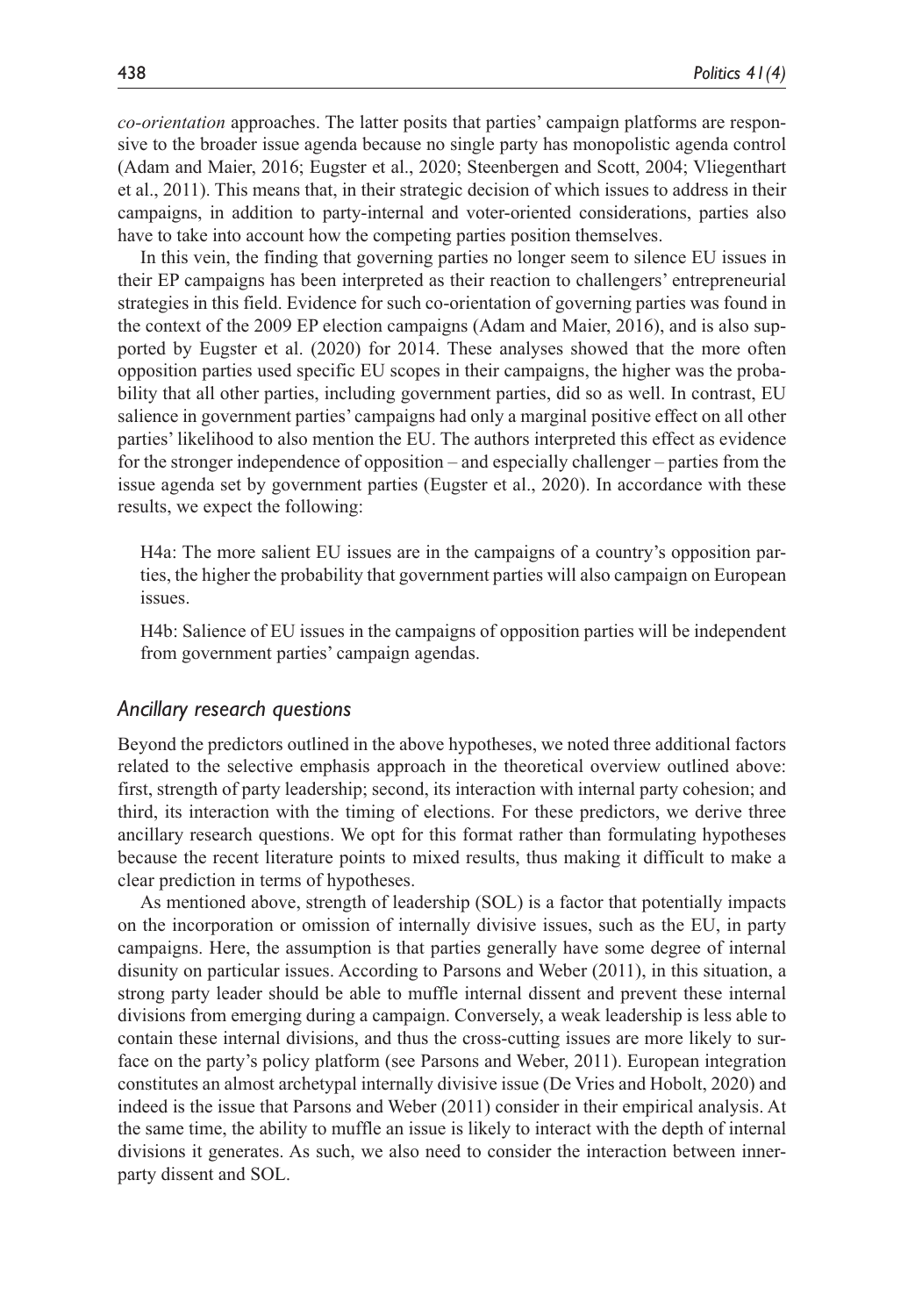In this article, we conceptualize SOL based on Parsons and Weber's work. For these authors, SOL 'varies generally with electoral success', with strong party leaders being those who have recently been electorally successful and conversely weak leaders being those that presided over (or took the helm after) electoral losses (Parsons and Weber, 2011: 387). We acknowledge that leadership strength does not solely hinge on past electoral performance, and that several other factors also interact and play a role, from structural variables (e.g. parties' organisational balance-of-power between party activists and party leaders, party statutes etc.) to leaders' agency and even personal attributes (De Vries and Hobolt, 2020; Elgie, 1995; Schumacher et al., 2013; Van Holsteyn et al., 2017). Nevertheless, as Parsons and Weber (2011) note, while leaders' strength can depend on several factors, one that it almost certainly depends on is its recent success in the electorate. Winning leaders have their internal authority bolstered, while losing ones are more likely to be weaker if they endure at the helm or may even be replaced by new leaders who lack the internal legitimacy of electoral success (Parsons and Weber, 2011). Thus, we take electoral performance as a reasonable (even if inevitably imperfect) indicator of party leader strength. However, we adjust the operationalisation of the variable to tie it more closely to the timing of the EP elections: While Parsons and Weber measure the gains and losses of votes between the last (which at maximum took place 5 years before the 2019 EP elections, e.g. in Belgium) and the second-last national election, we compare the share of voting intentions a party had in the last opinion poll before the 2019 EP elections with the share of votes the party received in the last preceding national election to assess the strength of party leadership during the 2019 EP campaign.

Along these lines, it can be expected that a strong party leader should be able to muffle internal party discussions about EU issues during an EP campaign, while a weak leadership would not be able to do this, so that different opinions on EU issues would become visible in the campaign. Results for 2009 indeed showed that strong leaders seemed to silence discussions on EU issues, although this finding was fairly independent from the degree of parties' internal dissent, meaning that strong leaders seemed to avoid EU issues regardless of there being inner-party consensus about EU integration or not (Adam and Maier, 2016). The findings for the 2014 EP elections were somewhat different from this. Then, the interaction between inner-party dissent regarding the EU and strength of party leadership showed a positive effect on EU mobilisation for all parties during the 2014 EU election (Eugster et al., 2020). The authors showed that if a party was not successful on the national level, its weak leadership only risked talking about the EU if inner-party dissent regarding the EU was low. As inner-party conflict increased, the leaders started to avoid the topic. In contrast, for parties with a strong leadership, EU salience was mostly independent of inner-party dissent (Eugster et al., 2020). Based on these mixed results from the last two EP elections, we pose the following ancillary research questions for the 2019 EP elections:

RQ1a: Did the strength of party leadership affect parties' probability to campaign on EU issues in 2019?

RQ1b: Did the interaction between inner-party dissent and strength of party leadership affect parties' probability to campaign on EU issues in 2019?

In addition, Parsons and Weber (2011) have suggested that parties' strategic campaign decisions also depend on the timing of the EU election within the national election cycle,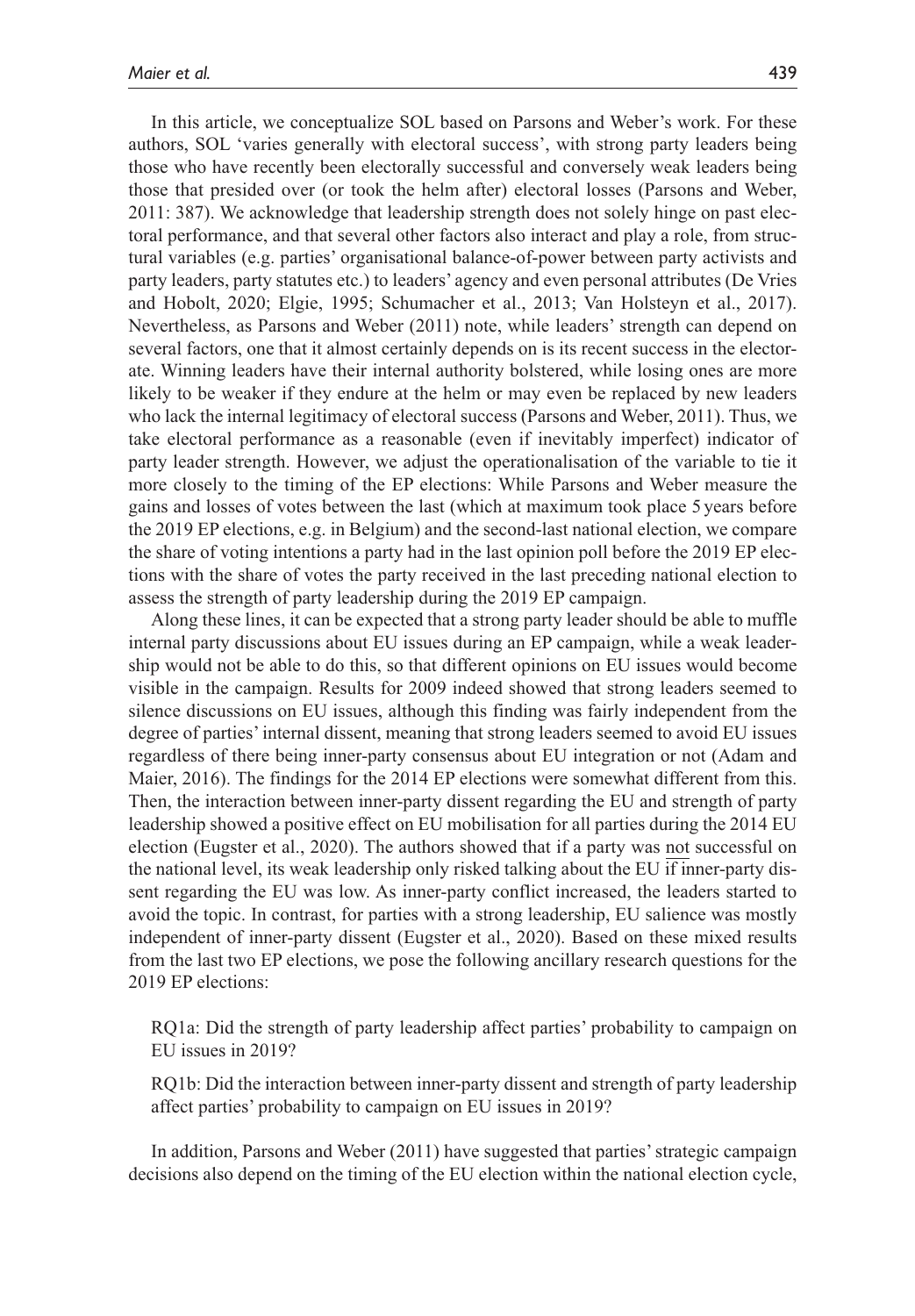with muffling constituting a disciplinary action measure that carries internal costs; the leadership is only willing to enforce it if there is really something at stake, for example, in national elections. Thus, 'as elections approach, a strong leader ensures that no one complicates the campaign' while, close to the midterm, party leaders may 'slacken the reins' (Parsons and Weber, 2011: 389). In parties which have not been successful in recent elections or which fear losses in impending elections, discussions about critical issues will be intense, and a weak leadership will not be able to control these in the run-up to the election. Conversely, the internal debate will be less heated for these parties around midterm. These assumptions have been supported for the 2009 EP elections (Adam and Maier, 2016), but not for the 2014 EP elections (Eugster et al., 2020). We, therefore, pose a second ancillary research question:

RQ2: Did the interaction between strength of party leadership and electoral cycle (i.e. closeness to national elections vs midterm) affect the salience of EU issues on the campaign agendas in 2019?

## **Data and methods**

## *Dataset*

We rely on a new dataset – the 2019 EPEES 19 dataset – based on expert judgements about campaign strategies of parties competing in the 2019 EP election. Following the procedure developed for national elections worldwide (e.g. Nai, 2018, 2020), a sample of domestic and international scholars with expertise in politics and elections was contacted in all 28 EU member states in the direct aftermath of the election (i.e. on 27 May 2019) and asked to provide their opinion on several aspects of the election, including the campaign strategies of competing parties. Due to space restrictions, details regarding the data collection as well as a discussion on pros and cons of expert surveys can be found in Web Appendix A.

#### *Measures*

*Dependent variable.* To assess EU salience in a specific party's campaign, experts were asked to rate all parties selected in their country according 'to what extent the campaign [was] focused on European issues (rather than, e.g. on national or regional issues)'. Experts were instructed to evaluate the focus of the campaign on a scale ranging from 0 ('solely focused on national/regional issues') to 10 ('solely focused on European issues'). Experts were offered a 'don't know' category.<sup>2</sup> The data were validated using the 2019 Chapel Hill Expert Survey (CHES) as well as data on EU salience in candidates' and parties' social media posts during the 2019 EP campaigns. Due to space restrictions, the results can be found in Web Appendix C.

*Independent variables.* Four of the independent variables used in this article are measured at the party level and three at the country level. Party level variables are:

1. The *political role of a party*, that is, whether it was a member of the national government on the eve of the 2019 EP election  $(1)$  or belonged to the opposition  $(0)$ ; our main source of information about a party's political role was Wikipedia;<sup>3</sup>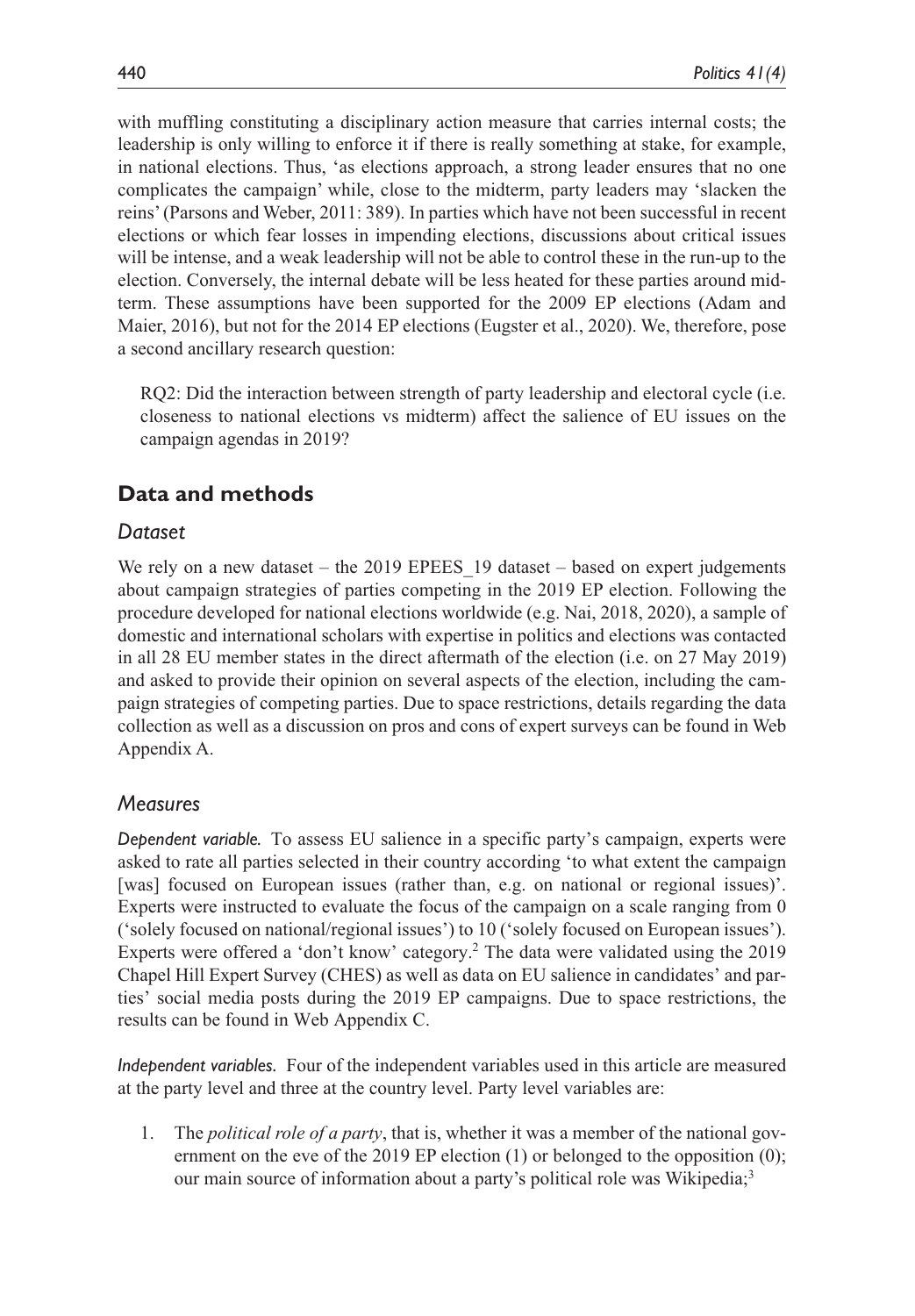- 2. The *inner-party dissent on EU integration*, measured on a scale from 0 ( 'party was completely united') to 10 ( 'party was extremely divided'); these data come from the 2019 CHES;
- 3. *SOL*, that is, the share of voting intention a party had in the opinion poll closest to (and before) the date of the EP elections minus the share of votes the party received in the last preceding national election. Polling data were collected from Politico<sup>4</sup> with three exceptions: For France<sup>5</sup> as well as for the British Change UK party,<sup>6</sup> we used data from Wikipedia. For Luxembourg, no polls were available. Instead, we used the results of the 2019 EP elections.7 National election data were retrieved from homepages of national parliaments, National Returning Officers (e.g. the Bundeswahlleiter for Germany), or, if not available otherwise, from Wikipedia;
- 4. *Congruence of EU position and public opinion*; dichotomous variable with 0 ('party's EU position does not match public opinion') and 1 ('party's EU position is in line with public opinion'). We define a congruent position if a party scores between 1 and 3 (5 and 7) on the EU position scale (see above) *and* the public shows a negative (positive) balance for the evaluation of the EU (see below). All other combinations were considered as incongruence.

The following variables were measured at the country level:

- 1. *Election cycle*. We first counted the length of the national election cycle, that is, the days between the last national election before and the next national election after the 2019 EP election; if no election had been held since the 2019 EP election or the election day had not yet been announced, we assumed that the election would take place at the end of the regular term; based on this, we identified the year and month of the next election; we assumed that the election would take place at the midpoint of the identified month; after that, we calculated the position of the 2019 EP election in the national election cycle, that is, how many days had passed since the last election; finally, based on this information, we calculated the proportion of time that had passed since the last national election.
- 2. *Public opinion regarding the EU.* Difference of the share of voters who evaluate the EU as 'very' or 'fairly positive' and the share of voters who have a 'very' or 'fairly negative' perception of the EU; the data were collected from the last Eurobarometer (2018: 10) data available before the 2019 EP election; the exact question wording is 'In general, does the EU conjure up for you a very positive, fairly positive, neutral, fairly negative, or very negative image?'.
- 3. *EU salience of government/opposition*. Average salience of EU issues for all governing parties and all opposition parties in the respective country; for coding, see the 'Dependent variable' section.

*Controls.* The analyses include two sorts of control variables which on the one side take into account additional party characteristics that have been shown to be highly relevant for parties' EU salience (e.g. De Vries and Hobolt, 2020), but are neither included on the selective emphasis nor in the co-orientation model, and on the other hand, the composition of the expert survey.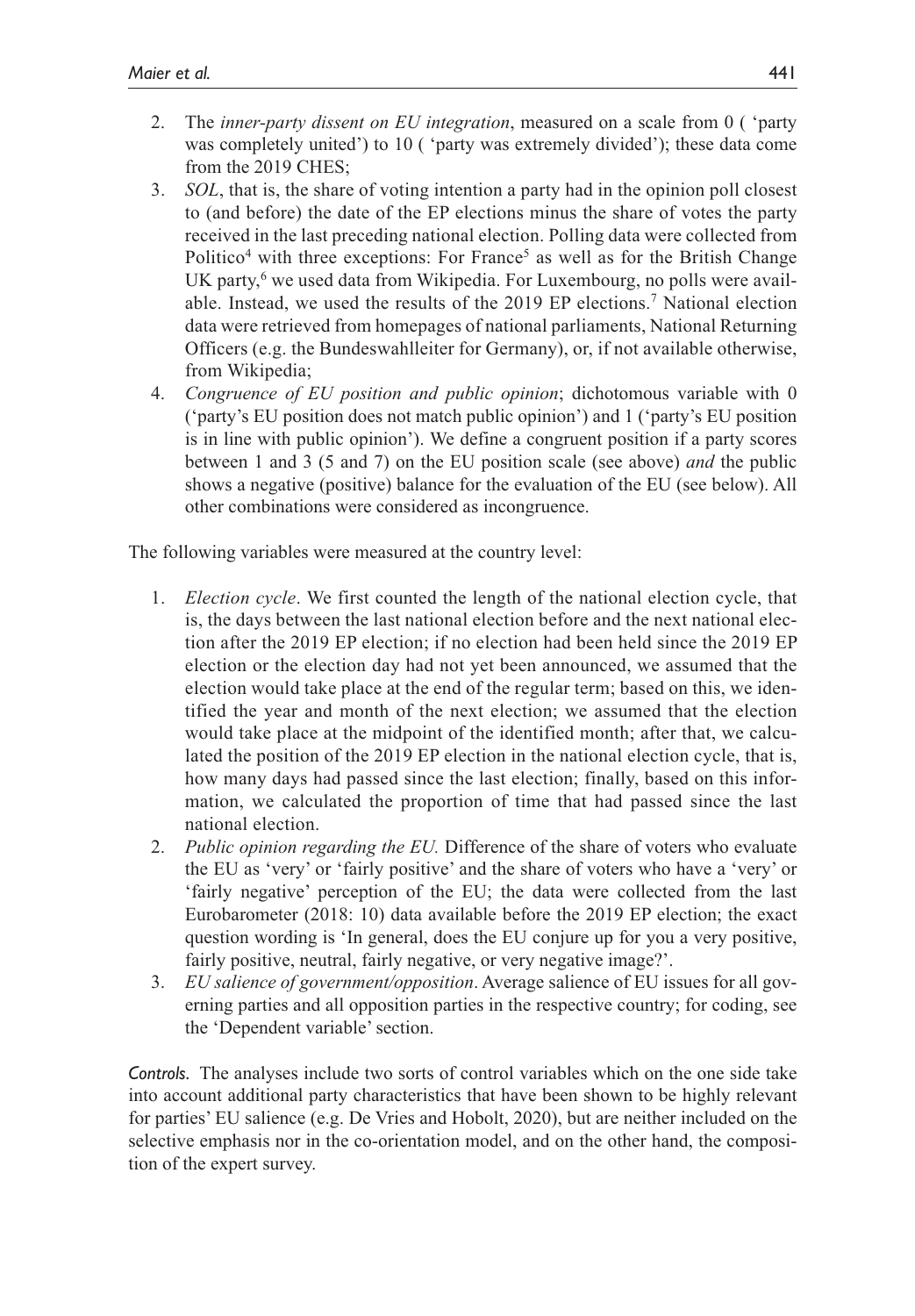Additional party characteristics are:

- 1. *EU position*, that is, the overall position of the party regarding European integration, measured on a scale from 1 ("strongly opposes European integration") to 7 ("strongly in favour of European integration); the data were collected from the 2019 CHES.
- 2. *Extremity of EU position*, that is, the absolute score of the EU position scale after the subtraction of 4.

Composition of the expert survey:

One of the most common critiques arguing for caution when relying on expert surveys is that the profile of experts is likely to influence their judgements (e.g. Curini, 2010). To address this issue, we control our analyses for the composition of the samples of election experts. This information was collected in addition to the questions on the EP election campaign at the end of the questionnaire. Except for citizenship and gender (both dummy variables), all other items were measured on an 11-point scale. Left–right self-placement was captured using the classical item with 0 for 'left' and 10 for 'right'. For EU attitude, we asked each expert whether (s)he thinks that EU unification 'has already gone too far' (0) or 'should be pushed further' (10). Familiarity measures whether an expert was 'not at all familiar' (0) or 'very familiar' (10) with election campaigns in the country for which data were being collected. Finally, easiness to answer captures whether the questions were 'very difficult' (0) or 'very easy' (10) to answer.

Descriptive statistics for all variables are presented in Table B1, Web Appendix B.

## *Strategy of analysis*

To test our hypotheses and research questions on the emphasis or the silencing of EU issues in EP election campaigns, we first estimated ordinary least square (OLS) regressions separately for predictors derived from the selective emphasis as well as from the co-orientation thesis. Furthermore, we provide results of a regression analysis simultaneously estimating both models. To account for the nested character of our data, we ran regression analyses with clustered standard errors.<sup>8</sup>

## **Results**

In H1, we assumed − contrary to the traditional expectation that mainstream parties generally silence EU issues − that during the 2019 EP election campaigns, EU salience was similar for government and opposition parties. Table 1 shows the results from a descriptive comparison: on an 11-point scale from 0 'campaign solely focused on national/ regional issues' to 10 'campaign solely focused on European issues', government parties on average reached a mean of *M*=5.23, while opposition parties showed a mean value of *M*=4.77 with the difference between party types being only marginally significant in the descriptive table  $(p < 1)$ , but no longer in any of the following regression models adding more determinants. When looking at the results on the party level (see Table A1 in the Web Appendix), of course, we do find that some 'usual suspects', that is, opposition parties campaigned extensively on EU issues also in 2019 (e.g. Austria: Greens *M*=7.14, NEOS *M*=8.64; Finland: National Coalition Party *M*=7.67; France: Greens *M*=7.22; Hungary: Democratic Coalition *M*=7.92; Italy: Fratelli d'Italia *M*=8.06; Lithuania: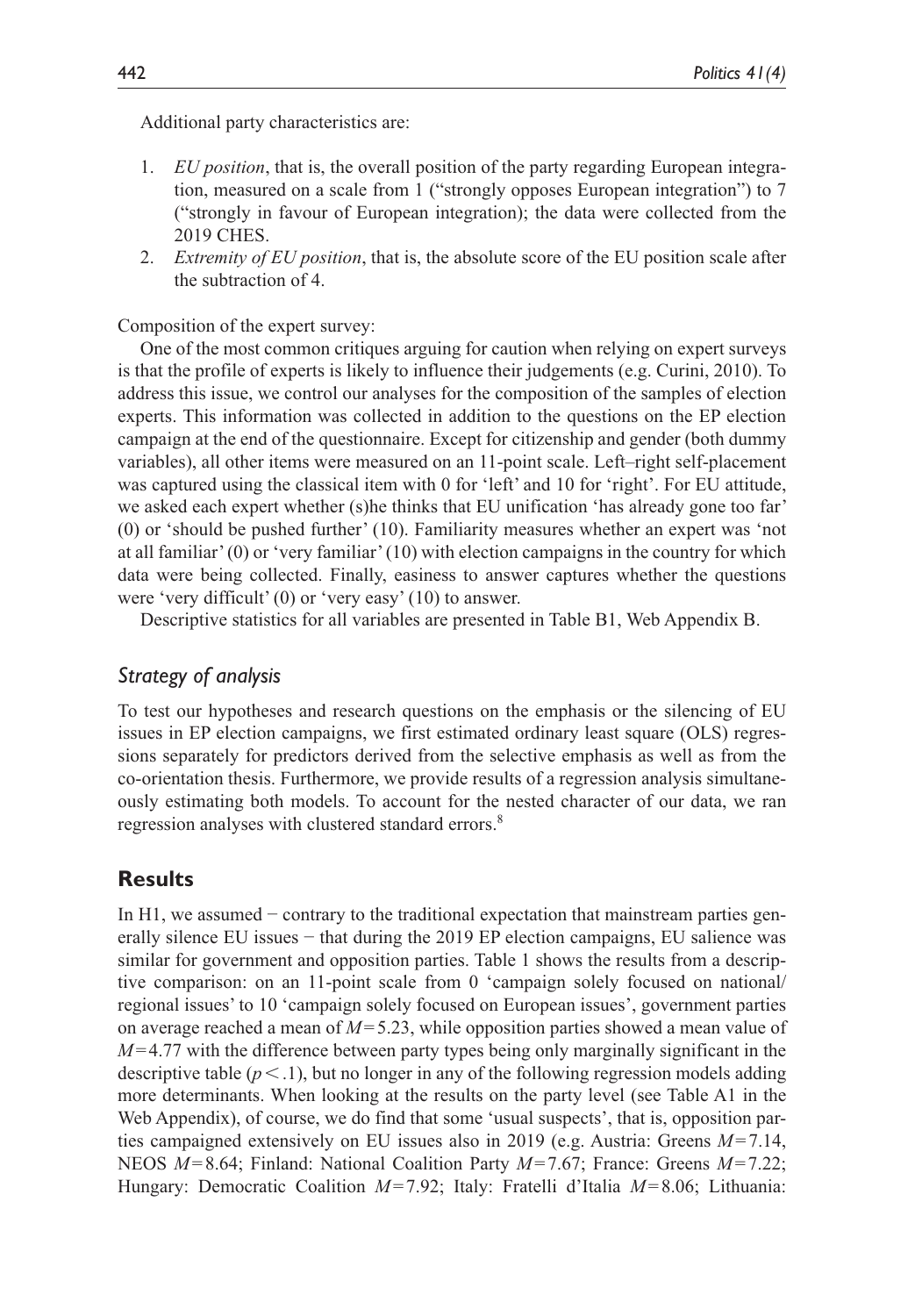|                 | Total | Government parties | Opposition parties |
|-----------------|-------|--------------------|--------------------|
| Total           | 4.91  | $5.23*$            | 4.77               |
| Austria         | 6.07  | 4.64               | 7.02               |
| Belgium         | 3.08  | 3.37               | 2.88               |
| <b>Bulgaria</b> | 3.93  | 4.74               | 3.40               |
| Croatia         | 3.85  | 5.19               | 3.58               |
| Cyprus          | 2.57  | 3.33               | 2.38               |
| Czech Republic  | 5.70  | 5.25               | 5.83               |
| Denmark         | 5.62  | 5.36               | 5.69               |
| Estonia         | 5.16  | 4.64               | 5.68               |
| Finland         | 7.25  | 7.48               | 6.88               |
| France          | 6.10  | 7.11               | 5.89               |
| Germany         | 6.19  | 6.33               | 6.12               |
| Greece          | 2.84  | 3.45               | 2.68               |
| Hungary         | 6.26  | 6.92               | 6.13               |
| Ireland         | 4.22  | 4.57               | 4.10               |
| Italy           | 5.09  | 4.45               | 5.34               |
| Latvia          | 4.85  | 5.48               | 3.26               |
| Lithuania       | 5.80  | 6.21               | 5.59               |
| Luxembourg      | 7.42  | 7.83               | 7.00               |
| Malta           | 2.91  | 2.30               | 3.21               |
| Poland          | 4.31  | 3.22               | 4.49               |
| Portugal        | 3.53  | 3.05               | 3.65               |
| Romania         | 3.72  | 3.15               | 3.91               |
| Slovakia        | 4.65  | 4.52               | 4.72               |
| Slovenia        | 4.09  | 4.27               | 3.96               |
| Spain           | 3.18  | 4.70               | 2.96               |
| Sweden          | 6.11  | 6.85               | 5.81               |
| The Netherlands | 6.34  | 6.32               | 6.34               |
| <b>UK</b>       | 4.65  | 3.59               | 4.77               |
| N               | 190   | 59                 | 3                  |

**Table 1.** EU salience by country and party types.

Significance level: \**p*<.1.

Homeland Union *M*=7.11; Luxembourg: Christian Social Party *M*=8.50; Slovakia: Progressive Slovakia *M*=8.14; Sweden: Centre Party *M*=7.00; The Netherlands: Greens *M*=7.36, Labour Party *M*=7.44). However, we also find government parties with high EU salience (Finland: Social Democrats *M*=7.25; France: La Republique En Marche *M*=7.11; Latvia: Unity *M*=7.63, Development/For! *M*=7.29; Luxembourg: Democrats *M*=8.50, Greens *M*=7.50; Sweden: Greens *M*=7.85), some of which had even been found to downplay EU issues in earlier studies (e.g. The Netherlands: Christian Union *M*=6.27, D66 *M*=7.88; see De Vries and Hobolt, 2020). Overall, and consistent with H1, being in government or opposition does not appear to explain EU salience in parties' campaigns for the 2019 EP elections. This also suggests that government parties no longer necessarily silence EU issues.<sup>9</sup>

The results are also consistent with the notion of a waning of the second-order model in EP elections. The mean for the 28 member states stands virtually at the mid-point of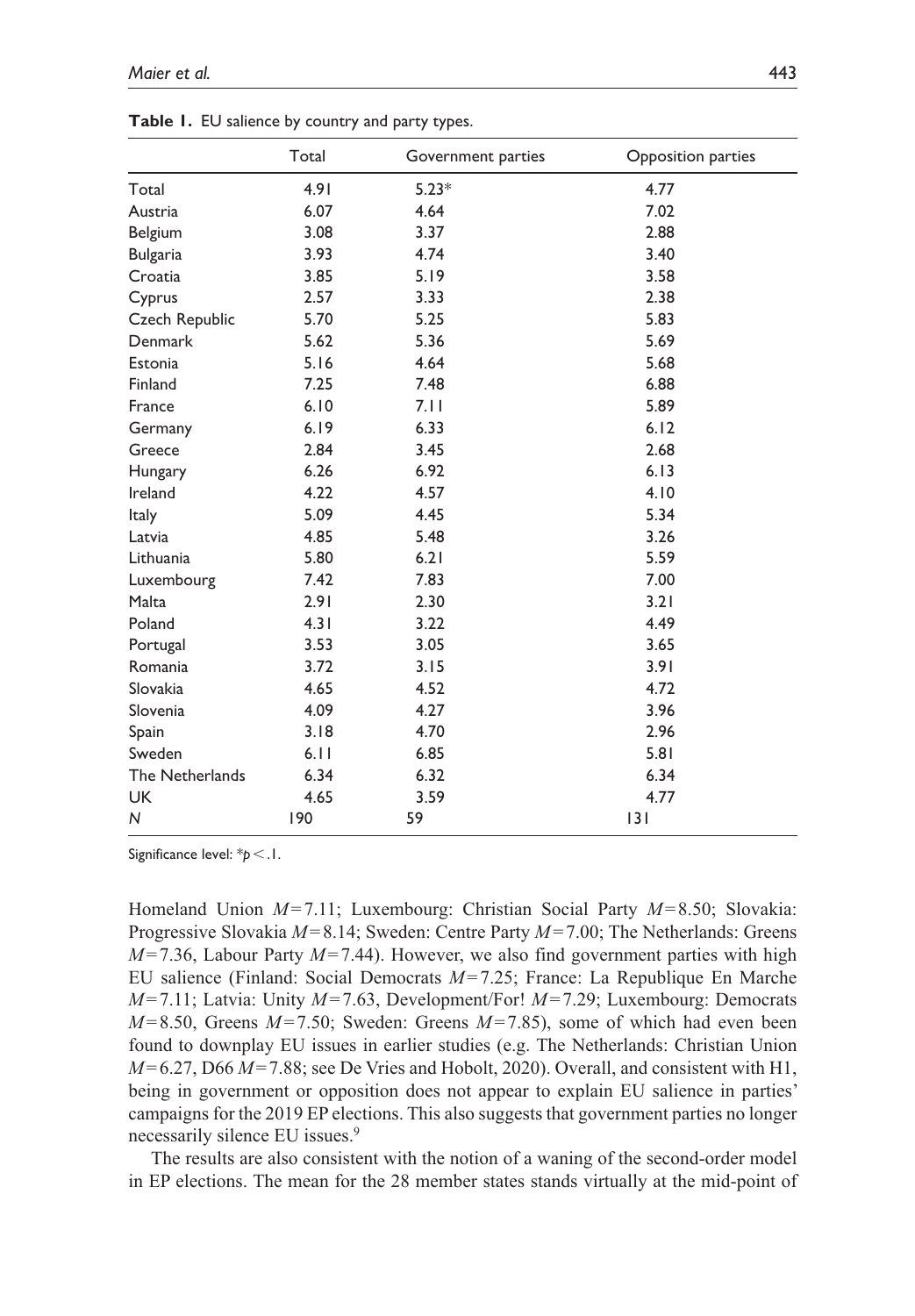our scale. On average, then, parties' EP election campaigns in 2019 in the 28 EU countries were a practically balanced mix between European issues on one hand, and national and regional issues on the other. While this average inevitably masks considerable variance, it is worth noting that only eight countries have an average score of below 4 on the scale, with 13 countries showing a greater preponderance of EU issues than national or regional ones in their campaigns.

Table 2 summarizes the results from the OLS regression analyses, first for predictors derived from the selective emphasis models (M1 and M2), then for the co-orientation models (M3 and M4), and finally for the integrated models (M5 and M6). Models 1, 3, and 5 presented in the tables refer to the direct effects of the predictors, Models 2, 4, and 6 add interaction effects. All models control for (extremity of) parties' EU positions and the composition of the expert sample.

Turning to the explanatory variables derived from the selective emphasis approach, we hypothesised that if a party was internally divided on questions of European integration, the probability that it would put EU issues on its agenda would decrease (H2). The main effect of this variable is significant neither in the isolated selective emphasis model (M1 in Table 2) nor in the integrated model (M5). Therefore, H2 must be rejected.

Following the muffling thesis of Parsons and Weber (2011), we then asked the ancillary RQ1a: whether the SOL determines the party's probability to campaign on EU issues. As mentioned above, strength of party leadership is measured through performance in the last polls before the 2019 EP elections minus the share of votes the party received in the last preceding national election. The findings regarding this question had been mixed in earlier studies. For the 2019 EP election campaigns, we find (marginally) significant direct effects for SOL (Table 2, M1: *b*=.024, *p*<.05 and M5: *b*=.023, *p*<.1). The effect points in the direction that strong leaders seem to emphasize EU issues, and it is displayed visually in Figure 1 together with all direct effects of the integrated model.

Regarding RQ1b, whether the interaction between inner-party dissent and SOL determines the party's probability to campaign on EU issues, we find support only in the selective emphasis model (Table 2, M2:  $b = .251$ ,  $p < .01$ ; margin plot, see Figure B1 in the Web Appendix B). However, it is not significant in the integrated model (M6). Regarding the last aspect of the muffling thesis addressed in the ancillary RQ2, whether the interaction between SOL and the electoral cycle (i.e. closeness to national elections vs midterm) affects the salience of EU issues on the campaign agenda, we find no significant results at all.

Our last hypothesis for the selective emphasis model focusses on the attention political parties give to public opinion. It assumes that congruence between a party's EU position and public opinion on EU integration will increase EU salience in the party's campaign. Again, we find no significant effects and, therefore, H3 is also rejected.

In models M3 and M4 in Table 2, we turn to the variables derived from the co-orientation approach. H4a posits that the more salient EU issues are in the campaigns of a country's opposition parties, the higher the probability that government parties will also campaign on European issues. Conversely, H4b supposes that the salience of EU issues in opposition parties' campaigns will be independent from government parties' campaign agendas. These are tested using two indicators that each include the information for both party types, that is, one measure for EU salience in the campaign of the respective opposing bloc, and one variable interacting that first measure with the own political role of the party (government or opposition) to test for differences between the two (see also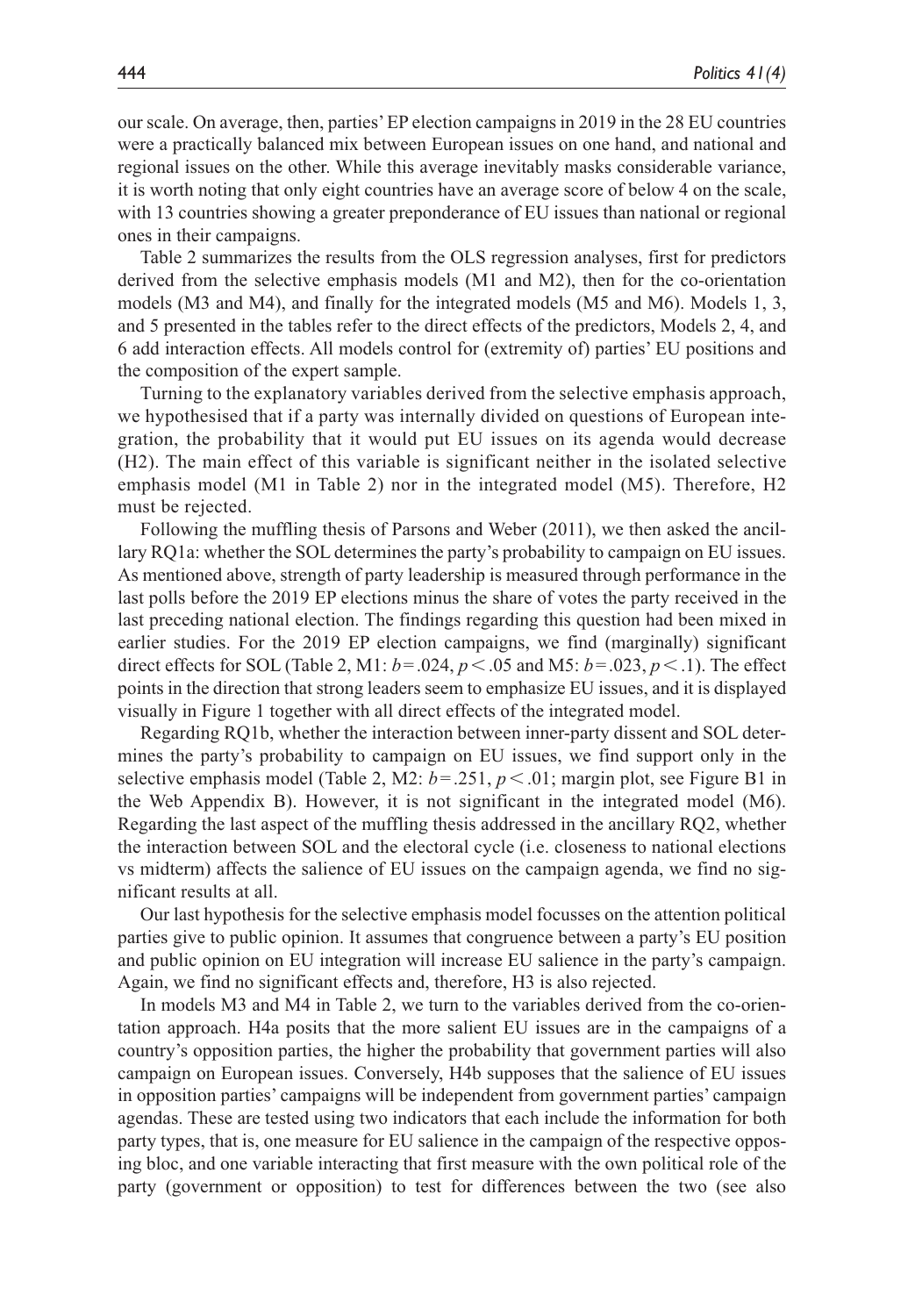| م<br>$(236)$<br>$(188)$<br>$(106)$<br>$(260)$<br>$(282)$<br>$(375)$<br>(088)<br>$(.474)$<br>$(.432)$<br>نا<br>ن<br>$.251***$<br>$-911$<br>$-911$<br>$-353$<br>$.124$<br>.086<br>.251<br>203<br>427<br>$\Sigma$<br>م<br>$(228)$<br>$(133)$<br>$(101)$<br>$(230)$<br>$(000)$<br>$(000)$<br>نا<br>ن<br>$\frac{416}{200}$<br>$37$<br>$-19$<br>$-19$<br>$-10$<br>$-00$<br>Ξ<br>م<br>Congruence EU position/public opinion<br>Party role X EU salience of opp. bloc<br>EU salience of opposing party bloc<br>Inner-party EU dissent<br>SOL X election cycle <sup>2</sup><br>SOL X election cycle<br>SOL × EU dissent<br>Election cycle <sup>2</sup><br>Election cycle<br>Adjusted R <sup>2</sup><br>Party role<br>SOL | $\tilde{\Xi}$ | نا<br>ن<br>565<br>$-261$ | $\overline{\Sigma}$ |                             |                                                          |                                         |                                                          |                                                          |                                                                                                                                                                                                                                                                                                                                                                                                                                           |
|-----------------------------------------------------------------------------------------------------------------------------------------------------------------------------------------------------------------------------------------------------------------------------------------------------------------------------------------------------------------------------------------------------------------------------------------------------------------------------------------------------------------------------------------------------------------------------------------------------------------------------------------------------------------------------------------------------------------|---------------|--------------------------|---------------------|-----------------------------|----------------------------------------------------------|-----------------------------------------|----------------------------------------------------------|----------------------------------------------------------|-------------------------------------------------------------------------------------------------------------------------------------------------------------------------------------------------------------------------------------------------------------------------------------------------------------------------------------------------------------------------------------------------------------------------------------------|
|                                                                                                                                                                                                                                                                                                                                                                                                                                                                                                                                                                                                                                                                                                                 |               |                          |                     |                             |                                                          | Σ                                       |                                                          | ΣΜ                                                       |                                                                                                                                                                                                                                                                                                                                                                                                                                           |
|                                                                                                                                                                                                                                                                                                                                                                                                                                                                                                                                                                                                                                                                                                                 |               |                          | م                   |                             | Ξ.                                                       | $\mathbf{a}$                            | نج                                                       | م                                                        | نج                                                                                                                                                                                                                                                                                                                                                                                                                                        |
|                                                                                                                                                                                                                                                                                                                                                                                                                                                                                                                                                                                                                                                                                                                 |               |                          |                     | 564                         |                                                          |                                         |                                                          |                                                          |                                                                                                                                                                                                                                                                                                                                                                                                                                           |
|                                                                                                                                                                                                                                                                                                                                                                                                                                                                                                                                                                                                                                                                                                                 |               |                          | (.284)              | 263                         | (283)                                                    | $\frac{572}{314}$                       | (388)                                                    |                                                          |                                                                                                                                                                                                                                                                                                                                                                                                                                           |
|                                                                                                                                                                                                                                                                                                                                                                                                                                                                                                                                                                                                                                                                                                                 |               |                          |                     |                             |                                                          |                                         |                                                          | $\begin{array}{cccc}\n3.64 \\ 3.13 \\ 3.15\n\end{array}$ | $\begin{array}{cccccccccc} \mathfrak{F} & \mathfrak{F} & \mathfrak{F} & \mathfrak{F} & \mathfrak{F} & \mathfrak{F} & \mathfrak{F} & \mathfrak{F} & \mathfrak{F} & \mathfrak{F} & \mathfrak{F} & \mathfrak{F} & \mathfrak{F} & \mathfrak{F} & \mathfrak{F} & \mathfrak{F} & \mathfrak{F} & \mathfrak{F} & \mathfrak{F} & \mathfrak{F} & \mathfrak{F} & \mathfrak{F} & \mathfrak{F} & \mathfrak{F} & \mathfrak{F} & \mathfrak{F} & \mathfr$ |
|                                                                                                                                                                                                                                                                                                                                                                                                                                                                                                                                                                                                                                                                                                                 |               |                          |                     |                             |                                                          |                                         |                                                          |                                                          |                                                                                                                                                                                                                                                                                                                                                                                                                                           |
|                                                                                                                                                                                                                                                                                                                                                                                                                                                                                                                                                                                                                                                                                                                 |               |                          |                     |                             |                                                          | $-0.03$<br>$-0.07$<br>$-0.01$<br>$0.01$ | $(.086)$<br>$(.011)$<br>$(.015)$<br>$(.000)$<br>$(.130)$ |                                                          |                                                                                                                                                                                                                                                                                                                                                                                                                                           |
|                                                                                                                                                                                                                                                                                                                                                                                                                                                                                                                                                                                                                                                                                                                 |               |                          |                     |                             |                                                          |                                         |                                                          |                                                          |                                                                                                                                                                                                                                                                                                                                                                                                                                           |
|                                                                                                                                                                                                                                                                                                                                                                                                                                                                                                                                                                                                                                                                                                                 |               |                          |                     |                             |                                                          | $-000 -$                                |                                                          |                                                          |                                                                                                                                                                                                                                                                                                                                                                                                                                           |
|                                                                                                                                                                                                                                                                                                                                                                                                                                                                                                                                                                                                                                                                                                                 |               | $-678 +$                 | (089)               | ,999†                       | (128)                                                    | $-671$                                  |                                                          |                                                          |                                                                                                                                                                                                                                                                                                                                                                                                                                           |
|                                                                                                                                                                                                                                                                                                                                                                                                                                                                                                                                                                                                                                                                                                                 |               |                          |                     |                             |                                                          |                                         |                                                          |                                                          |                                                                                                                                                                                                                                                                                                                                                                                                                                           |
|                                                                                                                                                                                                                                                                                                                                                                                                                                                                                                                                                                                                                                                                                                                 |               |                          |                     |                             |                                                          |                                         |                                                          |                                                          |                                                                                                                                                                                                                                                                                                                                                                                                                                           |
|                                                                                                                                                                                                                                                                                                                                                                                                                                                                                                                                                                                                                                                                                                                 |               |                          |                     |                             |                                                          |                                         |                                                          |                                                          |                                                                                                                                                                                                                                                                                                                                                                                                                                           |
|                                                                                                                                                                                                                                                                                                                                                                                                                                                                                                                                                                                                                                                                                                                 |               |                          |                     | $-0.06$                     | (228)                                                    |                                         |                                                          |                                                          |                                                                                                                                                                                                                                                                                                                                                                                                                                           |
| $.268***$<br>$.245***$<br>$.344*$<br>Party: EU position                                                                                                                                                                                                                                                                                                                                                                                                                                                                                                                                                                                                                                                         |               | $.256†$<br>.420***       | (062)               | $.256†$ .418***             | $(.062)$<br>$(.110)$<br>$(.140)$<br>$(.140)$<br>$(.126)$ | $.386$<br>$.302*$<br>$-0.077$           |                                                          | $-0.392^{+0.792+0.798}$                                  |                                                                                                                                                                                                                                                                                                                                                                                                                                           |
| Party: extremity EU position                                                                                                                                                                                                                                                                                                                                                                                                                                                                                                                                                                                                                                                                                    |               |                          |                     |                             |                                                          |                                         |                                                          |                                                          |                                                                                                                                                                                                                                                                                                                                                                                                                                           |
| (1074)<br>(1900)<br>(1075)<br>(1076)<br>$-370*$<br>$-0.021$<br>Experts: left-right self-placement                                                                                                                                                                                                                                                                                                                                                                                                                                                                                                                                                                                                               |               | $-064$                   | (二)<br>ことのの<br>ここここ | $-066$                      |                                                          |                                         | (155)<br>(155)<br>(157)<br>(152)<br>(152)                |                                                          |                                                                                                                                                                                                                                                                                                                                                                                                                                           |
| $-304$<br>$-284$<br>Experts: EU attitude                                                                                                                                                                                                                                                                                                                                                                                                                                                                                                                                                                                                                                                                        |               | $-393**$                 |                     | $-399***$                   |                                                          | $-393**$                                |                                                          |                                                          |                                                                                                                                                                                                                                                                                                                                                                                                                                           |
| $-321$<br>$-272$<br>$-518***$<br>$-2.907***$<br>Experts: familiarity with campaign                                                                                                                                                                                                                                                                                                                                                                                                                                                                                                                                                                                                                              |               | $-125$<br>$-171$         |                     | $\frac{m}{n}$ $\frac{m}{n}$ |                                                          | $-068$                                  |                                                          | $-395***$<br>$-055$<br>$-202$                            |                                                                                                                                                                                                                                                                                                                                                                                                                                           |
| $-504***$<br>Experts: easiness to answer                                                                                                                                                                                                                                                                                                                                                                                                                                                                                                                                                                                                                                                                        |               |                          |                     |                             |                                                          | $-183$                                  |                                                          |                                                          |                                                                                                                                                                                                                                                                                                                                                                                                                                           |
| $(0.062)$<br>$(0.047)$<br>$(0.085)$<br>Experts: citizen of respective country                                                                                                                                                                                                                                                                                                                                                                                                                                                                                                                                                                                                                                   |               | $1.571***$               | $(159)$<br>(.621)   | $-1.605***$                 | $(454)$<br>$(595)$<br>$(1748)$                           | $1.654***$                              | $(181)$<br>$(754)$                                       | $-1.776***$                                              | $(491)$<br>$(751)$<br>$(1592)$                                                                                                                                                                                                                                                                                                                                                                                                            |
| $-605$<br>$(893)$<br>$(3.109)$<br>$-684$<br>Experts: female                                                                                                                                                                                                                                                                                                                                                                                                                                                                                                                                                                                                                                                     |               | $\overline{z}$           |                     | $.166$<br>8.915†            |                                                          | .123                                    |                                                          | 056                                                      |                                                                                                                                                                                                                                                                                                                                                                                                                                           |
| $12.999 +$<br>12.737 <sub>1</sub><br>Constant                                                                                                                                                                                                                                                                                                                                                                                                                                                                                                                                                                                                                                                                   |               | 5.563***                 | $\frac{1.811}{2}$   |                             |                                                          | 5.554**                                 | 2.044                                                    | 8.934                                                    |                                                                                                                                                                                                                                                                                                                                                                                                                                           |
| 78<br>78                                                                                                                                                                                                                                                                                                                                                                                                                                                                                                                                                                                                                                                                                                        | 78            |                          | 78                  |                             |                                                          | œ                                       |                                                          | 78                                                       |                                                                                                                                                                                                                                                                                                                                                                                                                                           |

SE: standard error; SOL: strength of leadership.<br>Significance levels: \*p <. 10, , \*\*\*p <. 0.0 ; +p <. 00 i; displayed are unstandardized coefficients of an OLS regression (in parenthesis: clustered standard errors); varia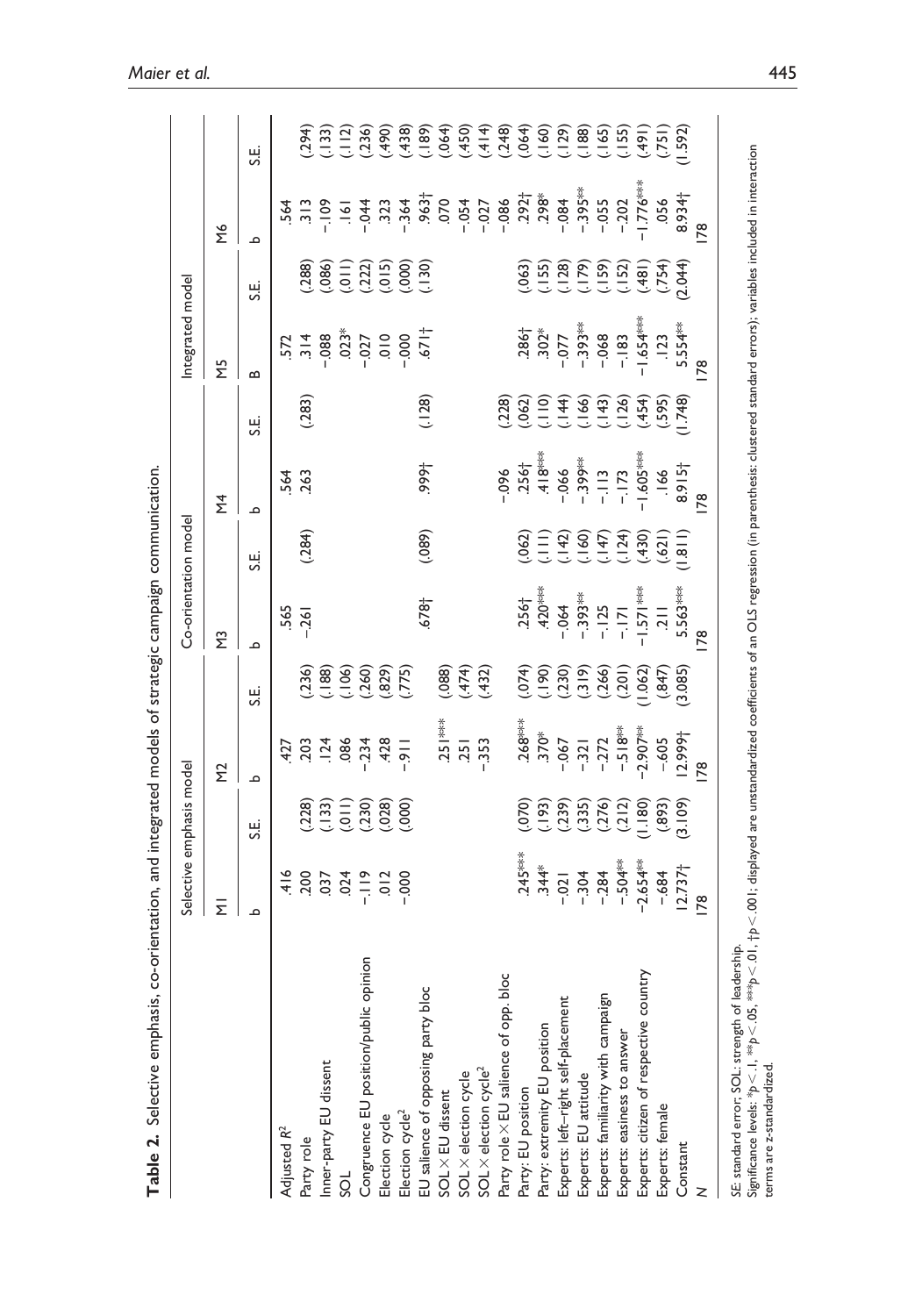

**Figure 1.** Coefficient plot with standardized variables. Figure presents effects from regression analysis of M5 in Table 2. All variables are standardized (*M*=0, *SD*=1). Confidence intervals are presented at 95% levels.

'Methods' section). The findings show very consistently for all models that in fact EU salience rises in the campaigns of government and opposition parties if the EU salience in the opposing bloc increases (Table 2 co-orientation model: M3:  $b = .678$ ,  $p < .001$ , M4: *b*=.999, *p*<.001, integrated model: M5: *b*=.671, *p*<.001, M6: *b*=.963, *p*<.001). The interaction term with the party's own political role is not significant in any of the models (M4 and M6), meaning that government and opposition parties react similarly to the agenda of the opposing bloc. As a result, H4a, claiming that government parties have a higher likelihood to put EU issues on the campaign agenda when opposition parties do so too, is supported. However, H4b is not supported, as opposition parties also clearly show co-orientation towards the campaigns run by government parties.

## **Conclusion**

The aim of this article was to assess what factors drove the strategic decisions to emphasize (or downplay) EU issues in parties' campaigns for the 2019 EP election. Based on a unique database covering the campaigns in all 28 EU member states, we test the integrated model of campaign communication that combines predictors from both the selective emphasis and the co-orientation approaches.

Overall, our findings show that, on average, parties' campaigns in 2019 contained a practically even mix of European issues with national and regional ones. Moreover, consistent with preliminary findings for 2009 and 2014, the traditional expectation that government parties in general silence EU issues does not hold here. Rather, overall EU salience was quite *similar in the campaigns of government and opposition parties*, confirming a trend that has become apparent since the 2009 EP elections.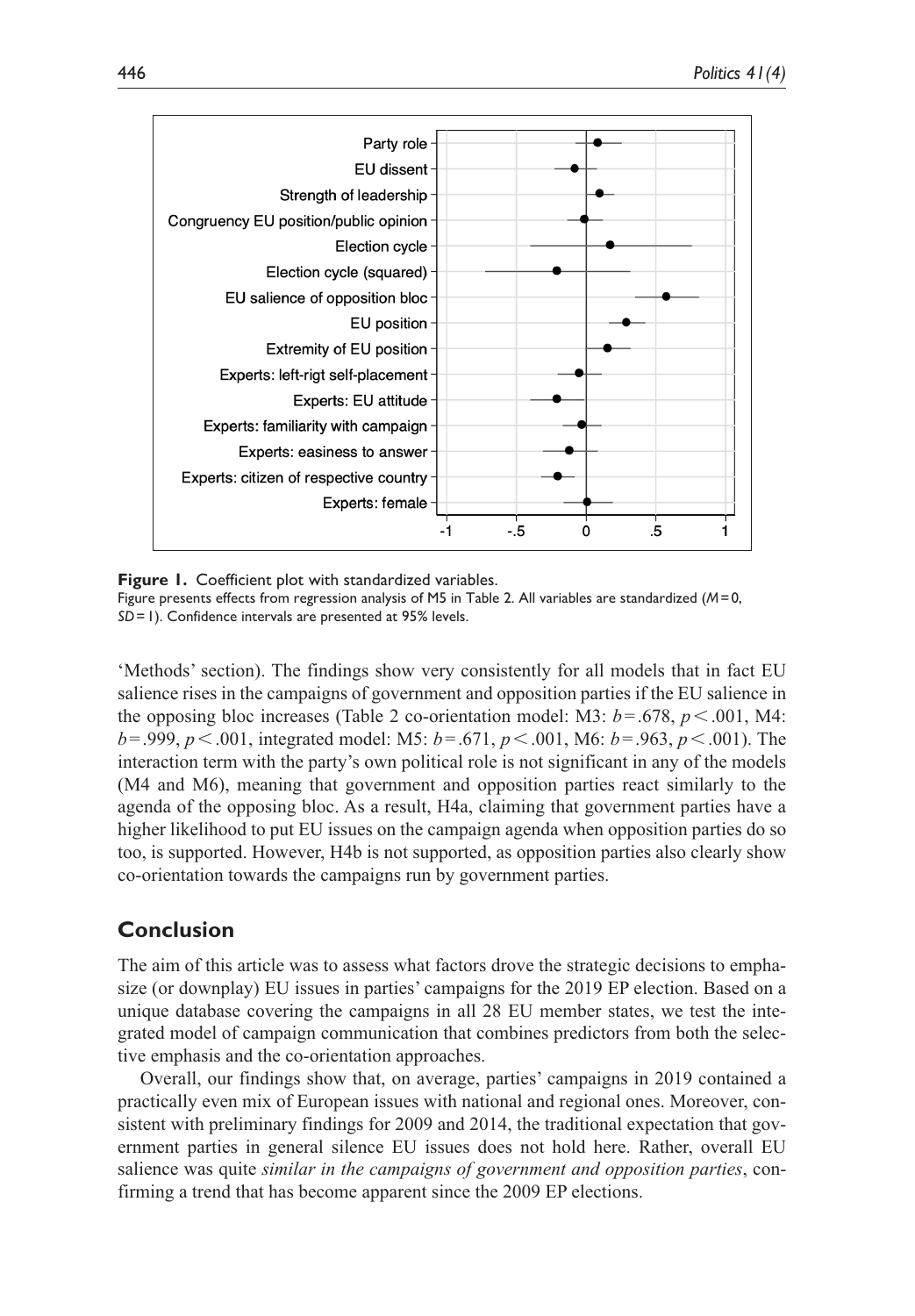We also find that only a limited number of factors which were proven to be good predictors in earlier studies with subsets of EU countries maintain their significance when we combine both theoretical models, control for other relevant variables (e.g. party's EU position and the composition of the expert survey) and consistently test them for all member states. The systematic relevance of a *party's internal division on EU integration* as a predictor for EU salience in its EP election campaign is not found. The findings also lend only partial support to the three factors introduced by the '*muffling thesis*' of Parsons and Weber (2011). For *strength of party leadership*, we only find (marginally) significant direct effects, with strong leaders indeed being more likely to emphasize EU issues. For the *interaction between inner-party dissent and SOL*, an effect can only be found in the selective emphasis model. For the *interaction between SOL and the electoral cycle*, there are no significant effects. The assumption that the parties are guided by *public opinion* is also not supported in these fully specified models.

However, there is strong evidence that parties show *co-orientation*: The factor that turns out very strongly and consistently throughout all models is the co-orientation of parties towards the agenda of the respective opposing bloc. The findings show that, contrary to theoretical assumptions, not only government parties react to opposition parties, but in 2019, opposition parties also showed co-orientation with the EP campaigns run by the government parties. In addition, in all models we find that, in 2019, a positive EU position increased EU salience in EP campaigns as did the extremity of the party's EU position (see also De Vries and Hobolt, 2020).

The results of this article are of relevance for researchers interested in strategic campaign communication and in EP elections. With regard to the former, our analysis provides insight on the relative impact of the selective emphasis and co-orientation approaches within the particularly relevant context of EP elections. As for the latter, our results for the 28 EU member states in 2019 suggest that the second-order model no longer seems to hold, with campaigns giving on average equal balance to European versus national/ regional issues. In addition, we find that parties in government do not downplay European issues compared with their opposition and challenger counterparts in these elections. While the lack of longitudinal data constrains our explanations for this pattern, this is not inconsistent with the recent success of challenger parties and their role in politicising previously neglected issues, not least European integration.

Naturally, our analysis is not without limitations. By focussing on systematic effects on the campaigns of all parties in the EU member states simultaneously, it does not take into account specific interactions between parties on the respective national levels. In addition, while customized to analyse parties' overall strategic communication behaviour during the 2019 EP campaigns, the data neither allow for more general statements, for example, a longitudinal assessment, nor a more detailed analysis of dynamics and interactions of actors over the course of the campaign. These questions have been subject to different papers and will stay highly relevant also in the future.

The findings from this analysis do, however, suggest some caution when generalizing results based on more specific country samples and less inclusive theoretical models. On the other hand, of course, it will be interesting to further develop the integrated theoretical model suggested here. As De Vries and Hobolt (2020) have pointed out, when looking at internal party dynamics (see also Lehrer, 2012), the interplay between party leaders and activists, could be an interesting aspect for future research (see also Schumacher et al., 2013). Another possible venue would be to also take into account organisational goals of parties (Wagner and Meyer 2014).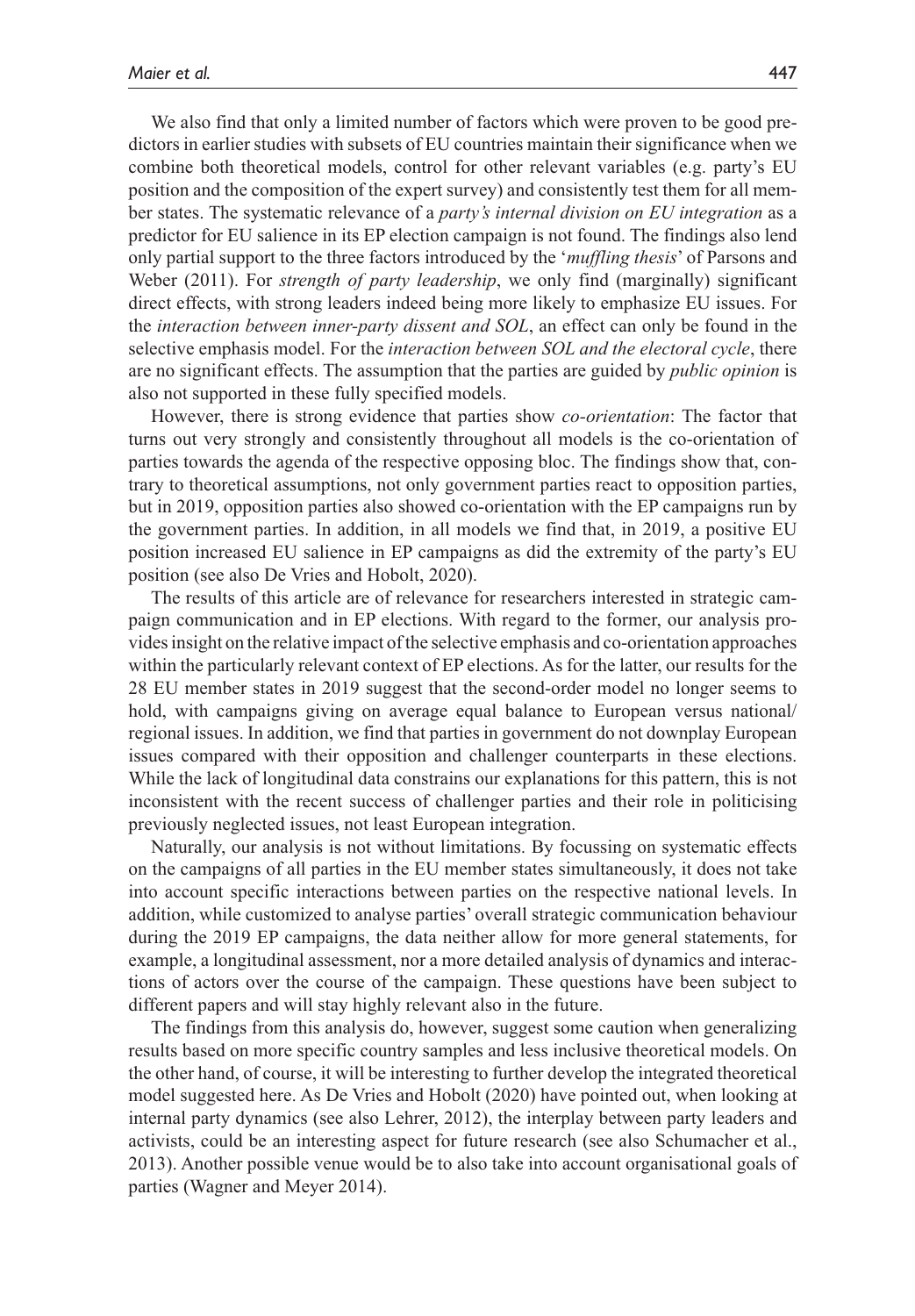## **Acknowledgements**

The authors thank Michaela Becka, Tomaž Deželan (University of Ljubljana), Leena Ilmola (IIASA), Ance Kaleja, Katia Mihailova (University of Sofia), Carmen Sammut (University of Malta), Adam Shehata (Universit of Gothenburg), Vaclav Stetka (University of Loughborough), Adriana Ștefănel (University of Bucharest), and Aneta Világi (Comenius University Bratislava) for translating the English keyword list for the social media analysis in their national languages.

## **Funding**

The author(s) received no financial support for the research, authorship, and/or publication of this article.

## **ORCID iD**

Michaela Maier **D** <https://orcid.org/0000-0002-7505-691X>

## **Supplementary Information**

Additional supplementary information may be found with the online version of this article.

## **Notes**

- 1. Research in this field has often distinguished between established opposition and challenger parties (e.g. De Vries and Hobolt, 2012, 2020; Hobolt and De Vries, 2015). However, recent empirical studies have not yielded significant differences regarding the campaign strategies of both groups of opposition parties (Eugster et al., 2020). Therefore, in this article, we do not distinguish between the two, rather focussing on the comparison between government and opposition parties. However, we present robustness checks for all analyses also for the groups of opposition and challenger parties in Web Appendix B. They confirm that no significant difference between the two sub-groups of opposition parties exists in any of our analyses.
- 2. Experts were not able to rate the EU salience for the Luxembourg Pirate Party. Hence, the sample size for the analyses is *N*=190.
- 3. For the replication of our analyses distinguishing between established opposition and challenger parties (see Web Appendix B), we created two dummy variables for political role. First, a variable capturing established opposition parties (1) versus all other parties (0). Second, a variable with (1) for challenger parties versus (0) all other parties.
- 4. Retrieved 20 April 2020 from<https://www.politico.eu/europe-poll-of-polls/>
- 5. Retrieved 20 April 2020 from https://en.wikipedia.org/wiki/Opinion polling for the 2019 European Parliament election in France, section 'voting intentions'. More precisely, we calculated the mean of in total four surveys (Ipsos, fieldwork: 24 May 2019; Elabe, fieldwork: 23–24 May 2019; Harris Interactive, fieldwork: 23–24 May 2019; Ifop-Fiducial, fieldwork: 21–24 May 2019).
- 6. Retrieved 20 April 2020 from https://en.wikipedia.org/wiki/Opinion polling for the 2019 United Kingdom general election. More precisely, we used the last available poll collected on 22 May 2019 by Survation/Daily Mail.
- 7. Retrieved 20 April 2020 from [https://europarl.europa.eu/election-results-2019/en/national-results/](https://europarl.europa.eu/election-results-2019/en/national-results/luxembourg/2019-2024/) [luxembourg/2019-2024/](https://europarl.europa.eu/election-results-2019/en/national-results/luxembourg/2019-2024/)
- 8. To check for robustness of this approach, we estimated the most important models of our analysis using hierarchical linear regressions (see Table B6, Web Appendix B). The effects are the same.
- 9. As discussed in Footnote 1, differences between established opposition and challenger parties regarding EU salience were tested (see Table B2 in Web Appendix B). There is no indication that – across all countries – established opposition parties put a different emphasis on EU issues than challenger parties  $(p > 1)$ . This result also holds for all multivariate analyses. The estimated slopes of the regression coefficients are in no case statistically different for established opposition and challenger parties  $(p > 0.1)$ ; see Tables B3 to B5 in Web Appendix B).

#### **References**

Adam S and Maier M (2016) Campaigning or downplaying European Union integration? Explaining the salience parties attach to EU matters in European parliamentary election campaigns. In: van der Brug W and de Vreese C (eds) *(Un)intended Consequences of European Parliament Elections*. Oxford: Oxford University Press, pp.148–170.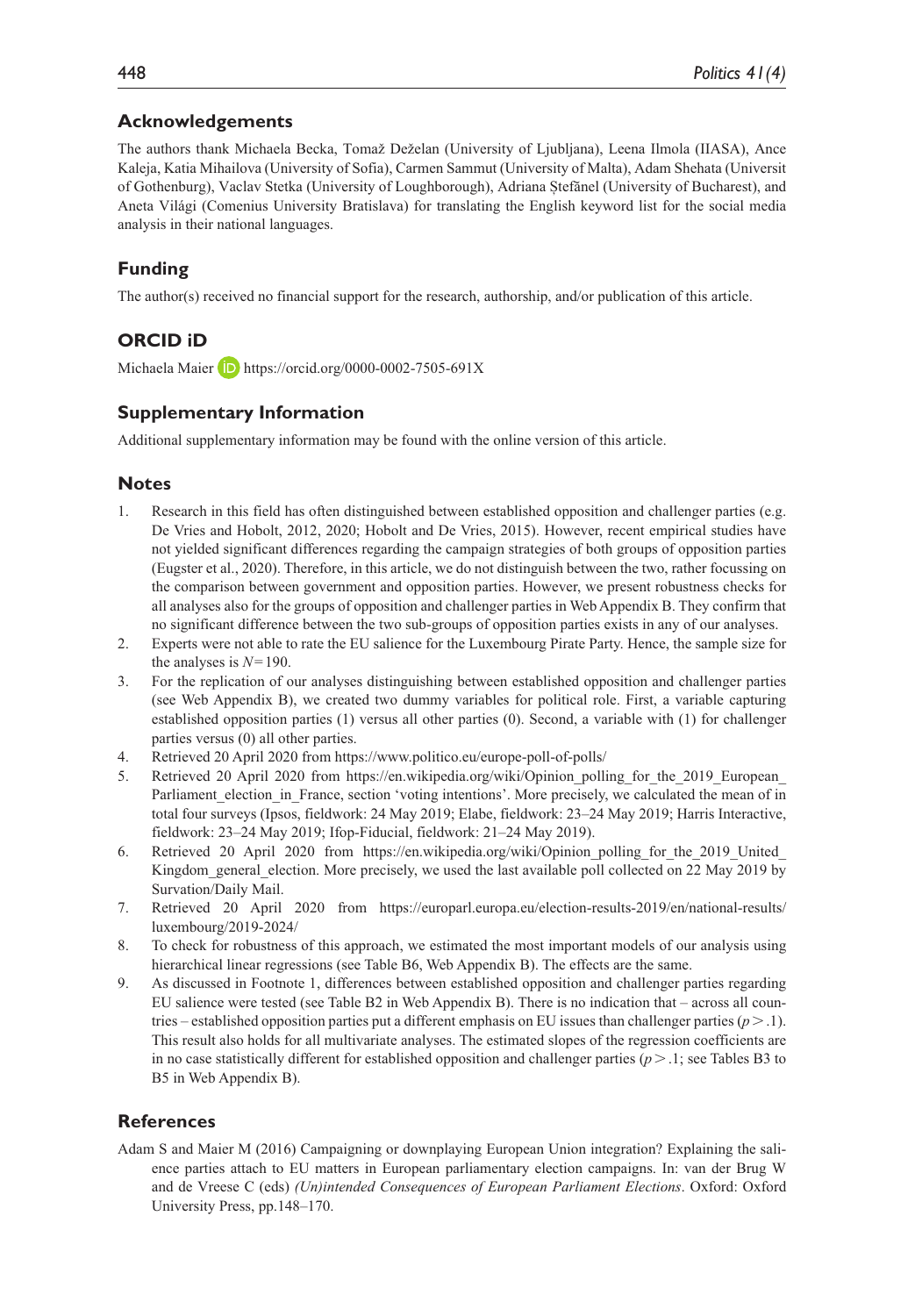- Adam S, Antl-Wittenberg E, Eugster B, Leidecker-Sandmann M, Maier M and Schmidt F (2016) Strategies of pro-European parties in the face of a Eurosceptic challenge. *European Union Politics* 18(2): 260–282.
- Braun D and Schwarzbözl T (2019) Put in the spotlight or largely ignored? Emphasis on the Spitzenkandidaten by political parties in their online campaigns for European elections. *Journal of European Public Policy* 26(3): 428–445.
- Budge I and Farlie D (1983) Party competition: Selective emphasis or direct confrontation? An alternative view with data. In: Daalder H and Mair P (eds) *Western European Party Systems: Continuity & Change*. Los Angeles, CA: SAGE Publishing, pp.267–305.
- Curini L (2010) Expert's political preferences and their impact on ideological bias. *Party Politics* 16(3): 299– 321.
- De Vreese CH (2009) Second-rate election campaigning? An analysis of campaign styles in European parliamentary elections. *Journal of Political Marketing* 8(1): 7–19.
- De Vries CE and Hobolt SB (2012) When dimensions collide: The electoral success of issue entrepreneurs. *European Union Politics* 13(2): 246–268.
- De Vries CE and Hobolt SB (2020) *Political Entrepreneurs: The Rise of Challenger Parties in Europe*. Princeton, NJ: Princeton University Press.
- Ehin P and Talving L (2021) Still second-order? European elections in the European elections in the era of populism, extremism, and Euroscepticism. *Politics* 41(4): 467–485.
- Elgie R (1995) *Political Leadership in Liberal Democracies*. London: Macmillan Press.
- Eugster B, Jalali C, Maier M, Jansen S, Leidecker-Sandmann M, Adam S, et al. (2020) When do European election campaigns become about Europe? An analysis of parties' strategic communication in the run-up to the 2014 EP elections. *West European Politics*. Epub ahead of print 6 July. DOI: 10.1080/01402382.2020.1778956.
- Eurobarometer (2018) Public opinion in the European Union: Standard Eurobarometer 90, Autumn 2018 First results. Available at: [https://ec.europa.eu/finland/sites/finland/files/eb90\\_fir\\_en.pdf](https://ec.europa.eu/finland/sites/finland/files/eb90_fir_en.pdf) (accessed 20 January 2020).
- Green-Pedersen C and Mortensen PB (2010) Who sets the agenda and who responds to it in the Danish parliament? A new model of issue competition and agenda-setting. *European Journal of Political Research* 49(2): 257–281.
- Hayes D (2008) Party reputations, journalistic expectations: How issue ownership influences election news. *Political Communication* 25(4): 377–400.
- Hobolt SB and De Vries CE (2015) Issue entrepreneurship and multiparty competition. *Comparative Political Studies* 48(9): 1159–1185.
- Hoeglinger D (2016) The politicisation of European integration in domestic election campaigns. *West European Politics* 39(1): 44–63.
- Hooghe L and Marks G (2009) A postfunctionalist theory of European integration: From permissive consensus to constraining dissensus. *British Journal of Political Science* 39(1): 1–23.
- Hutter S and Kriesi H (2019) Politicizing Europe in times of crisis. *Journal of European Public Policy* 26(7): 996–1017.
- Kriesi H, Grande E, Dolezal M, Helbling M, Hoeglinger D, Hutter S, et al. (2012) *Political Conflict in Western Europe*. Cambridge: Cambridge University Press.
- Lehrer R (2012) Intra-party democracy and party responsiveness. *West European Politics* 35(6): 1295–1319.
- Lindblad A (2019) Europeanization of European election campaigns: A study of the Swedish social democratic party's and Green Party's European election campaigns in 2014 and 2019. Paper presented at the Lund University, Political Science Seminars, 6 September. Available at: [https://lup.lub.lu.se/student-papers/](https://lup.lub.lu.se/student-papers/search/publication/8991999) [search/publication/8991999](https://lup.lub.lu.se/student-papers/search/publication/8991999)
- Luo CM (2020) *The EU's Crisis Decade: Reflecting on EU Capitalism and Governance*. Singapore: Palgrave Macmillan.
- Meguid BM (2008) *Party Competition between Unequals: Strategies and Electoral Fortunes in Western Europe*. Cambridge: Cambridge University Press.
- Nai A (2018) Fear and loathing in populist campaigns? Comparing the communication style of populists and non-populists in elections worldwide. *Journal of Political Marketing*. Epub ahead of print 28 September. DOI: 10.1080/15377857.2018.1491439.
- Nai A (2020) Going negative, worldwide: Towards a general understanding of determinants and targets of negative campaigning. *Government and Opposition* 55(3): 430–455.
- Parsons C and Weber T (2011) Cross-cutting issues and party strategy in the European Union. *Comparative Political Studies* 44(4): 383–411.